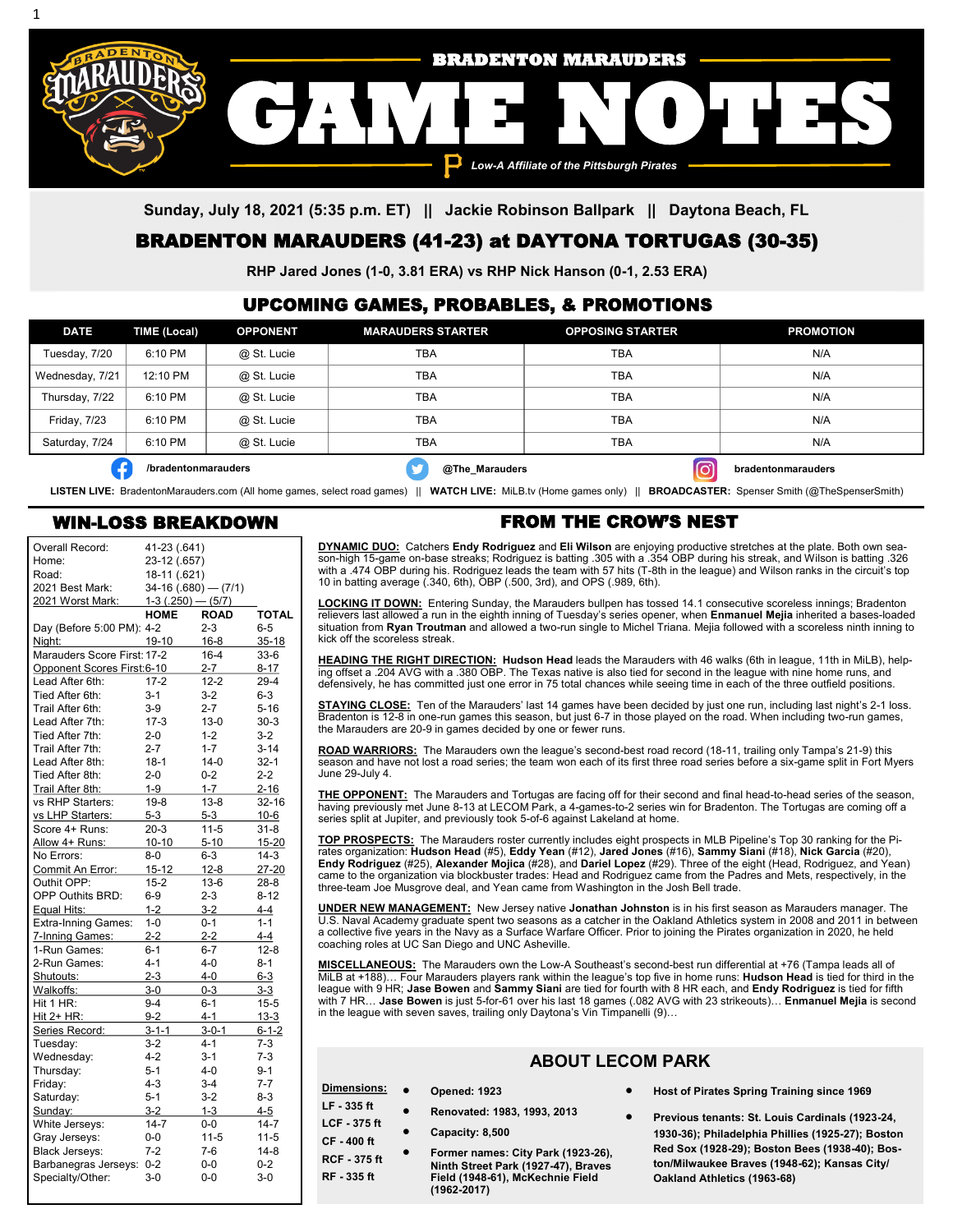|                                                                                                                                                                                                                                                                                                                                                                                                                                     | <b>MARAUDERS STARTING PITCHER</b>                                                                             |                       |                          |                                                                                                               |                                                                                                                             |                                                                                                                   |          |                           |             |                           |                           |                                               |                                                                                                                          |                  |                |       |                   |  |                  |                |     |          |       |
|-------------------------------------------------------------------------------------------------------------------------------------------------------------------------------------------------------------------------------------------------------------------------------------------------------------------------------------------------------------------------------------------------------------------------------------|---------------------------------------------------------------------------------------------------------------|-----------------------|--------------------------|---------------------------------------------------------------------------------------------------------------|-----------------------------------------------------------------------------------------------------------------------------|-------------------------------------------------------------------------------------------------------------------|----------|---------------------------|-------------|---------------------------|---------------------------|-----------------------------------------------|--------------------------------------------------------------------------------------------------------------------------|------------------|----------------|-------|-------------------|--|------------------|----------------|-----|----------|-------|
|                                                                                                                                                                                                                                                                                                                                                                                                                                     |                                                                                                               | #37 Jared Jones (RHP) |                          |                                                                                                               |                                                                                                                             |                                                                                                                   |          |                           |             |                           |                           |                                               | <b>GAME-BY-GAME BREAKDOWN</b>                                                                                            |                  |                |       |                   |  |                  |                |     |          |       |
|                                                                                                                                                                                                                                                                                                                                                                                                                                     | 6'1"/180 lbs - Age: 19 (August 6, 2001)<br>Birthplace: Whittier, California<br>Hometown: Whittier, California |                       |                          |                                                                                                               |                                                                                                                             | Game<br>May 25 vs Palm Beach<br>*Pitched 5th thru 7th Both hits allowed were singles Retired 5 in a row to finish | Result   | Dec.<br>$W, 12-2 W (1-0)$ | <b>IP</b>   | $3.0\;\;2$                | $\overline{\mathcal{O}}$  | H R ER BB K HR P/S<br>$\overline{\mathbf{0}}$ | $\overline{1}$                                                                                                           | $6 \overline{6}$ | $\overline{a}$ | 48/29 |                   |  |                  |                |     |          |       |
| School: La Mirada High School (Whittier, CA)<br>Acquired: 2nd Round, 2020 (44th overall)                                                                                                                                                                                                                                                                                                                                            |                                                                                                               |                       |                          | June 1 @ Dunedin<br>*Pitched 6th Addison Barger reached on leadoff E4 K, 1B, K, Steward Berroa RBI-2B, HBP, K | $L. 2 - 1 -$                                                                                                                |                                                                                                                   |          | 1.021                     |             | $\mathcal{O}$             |                           |                                               |                                                                                                                          | 19/13            |                |       |                   |  |                  |                |     |          |       |
|                                                                                                                                                                                                                                                                                                                                                                                                                                     | Pitch Types: Fastball, Slider, Changeup                                                                       |                       |                          |                                                                                                               | June 5 @ Dunedin<br>*Stranded 3 runners over first 3 inn Left w/ 2 on, 2 out in 4th, one run scored after pitching change   | $W. 11-1 -$                                                                                                       |          |                           |             |                           | 3.2 3 1 1 2 3             |                                               |                                                                                                                          | $\Omega$         | 66/41          |       |                   |  |                  |                |     |          |       |
|                                                                                                                                                                                                                                                                                                                                                                                                                                     |                                                                                                               |                       | <b>CAREER STATISTICS</b> |                                                                                                               |                                                                                                                             |                                                                                                                   |          |                           |             |                           |                           |                                               | June 12 vs Daytona<br>*Retired 6 of first 7 Gave up RBI-double and 2-run single in 3rd Finished w/ strikeout             | $W. 8-5 =$       |                |       | $3.0 \t3 \t3 \t3$ |  |                  | $2 \quad 5$    |     | $\Omega$ | 57/36 |
| YR<br>2021                                                                                                                                                                                                                                                                                                                                                                                                                          | <b>CLUB</b><br><b>Bradenton</b>                                                                               | $W-L$<br>$1-0$        | <b>ERA</b><br>3.81       | G/GS<br>8/5                                                                                                   | <b>SV</b>                                                                                                                   | 26.0                                                                                                              | н.<br>25 |                           | ER          | <b>HR</b>                 | вв                        | K<br>43                                       | June 20 @ Tampa<br>*Clean 1st, allowed at least one baserunner in each of last 3 IP Gave up Pat DeMarco HR in 3rd        | $W. 11-6 -$      |                |       |                   |  | 4.0 4 1 1        | 2 5 1          |     |          | 65/38 |
|                                                                                                                                                                                                                                                                                                                                                                                                                                     |                                                                                                               | $1-0$                 | 3.81                     | 8/5                                                                                                           | $\Omega$                                                                                                                    |                                                                                                                   | 25       | 12                        | 11          |                           | 12                        | 43                                            | June 27 vs Jupiter<br>*K'd 11 of 14 faced Worked around leadoff 2B in 2nd, leadoff 3B & BB in 3rd 4th: K'd side in order | $W. 8-1 -$       |                |       |                   |  | 4.0 2 0 0 1 11 0 |                |     |          | 67/43 |
|                                                                                                                                                                                                                                                                                                                                                                                                                                     |                                                                                                               |                       |                          |                                                                                                               |                                                                                                                             |                                                                                                                   |          |                           |             |                           |                           |                                               | July 4 @ Fort Myers<br>*Retired 7 of first 9 1-out HBP in 3rd led to RBI-single, two RBI-doubles Scoreless 4th           | $L, 6-5$ –       |                |       | $4.0 \t4 \t3 \t3$ |  |                  | $\overline{2}$ | 6 0 |          | 70/42 |
| Total 1 seasons<br>26.0<br><b>CAREER HIGHLIGHTS/INFO</b><br><b>REPERTOIRE:</b> Fastball (mid- to high-90s), Slider (low-80s), Changeup (low-80s)<br>2021: Made professional debut in relief on May 25 vs Palm Beach: 3 IP, 2 H, 0 R, 1 BB, 6<br>K Did not allow an earned run through first seven innings of career First career start,<br>June 5 at Dunedin: 3.2 IP: 3 H, 1 R, 2 BB/3 K, 66 pitches/41 strikes June 27 vs Jupiter: |                                                                                                               |                       |                          |                                                                                                               | July 11 vs Clearwater<br>*Piggyback Escaped bases loaded in 4th, Ejected in 7th (HBP, benches cleared), Susp. in 9th (rain) | $(Susp.)$ —                                                                                                       |          |                           | $3.1\quad5$ | $\boldsymbol{\mathsf{3}}$ | $\boldsymbol{\mathsf{3}}$ | $\overline{2}$                                | $\overline{4}$                                                                                                           | $\mathcal{O}$    | 62/36          |       |                   |  |                  |                |     |          |       |

total by a Marauder in 2021 (topping Santiago Florez, 10 K on June 2 at Dunedin) and finished just two shy of matching Nick Kingham's franchise record 13 K on 4/28/13 vs Brevard County… That day, Jones combined with Domingo Gonzalez for 18 strikeouts, matching the franchise record (18 K in 14 innings on 6/23/11 at Fort Myers)… Last Sunday vs Clearwater, hit Rixon Wingrove in the leg with a pitch, sparking a benches-clearing incident… **Last 2G (7.1 IP): 7.36 ERA, 9 H, 6 R… Opponents batting .248 on the sea-**

**2020:** Drafted in the 2nd Round (44th overall) out of La Mirada High School… From the Long Beach *Press-Telegram*: Jones: "I was standing right next to my dad (Keith) and we both just really broke down and started crying. It was a moment to remember forever." ... Was committed to the University of Texas before being drafted… Before Covid shutdown: 3 GS, 2-1 record, 0.82 ERA, 28 K in 17 IP… Was also hitting .409 and was 8 for 8 in stolen bases… Also from the *Press-Telegram*, La Mirada head coach Jimmy Zurn: "What this kid's been able to do from a pitching standpoint … and not just that, I'm talking in all areas of the game — hitting, stealing bases, the way he plays center field. And No. 1 is his competitive nature. I think that's what separates him from a lot of these people in this

**PERSONAL:** Was a two-way standout at La Mirada HS, playing center field when not pitching… Father, Keith, played baseball at Fullerton College (CA) before spending two seasons as an infielder in the Diamondbacks organization (Rookie-level and Low-A, 1997-

draft. This kid is a winner and he wants to win and he expects to win."

**son… Throwing 61% strikes to begin his career.**

1998)… Mother played college softball…

career-high 11 K, struck out 11 of 14 batters faced… His 11 K are the highest single-game **| Bold** - indicates season-high *Italics* - indicates relief appearance

## INDIVIDUAL STATISTICAL HIGHS

|                 | League Highs:                  | <b>Career Highs:</b>           |
|-----------------|--------------------------------|--------------------------------|
| IP:             | 4.0 IP 3x, 7/4/21 @ Fort Myers | 4.0 IP 3x, 7/4/21 @ Fort Myers |
| К:              | 11 K 6/27/21 vs Jupiter        | 11 K 6/27/21 vs Jupiter        |
| BB:             | 2 BB 5x, 7/11/21 vs Clearwater | 2 BB 5x, 7/11/21 vs Clearwater |
| H:              | 5 H 7/11/21 vs Clearwater      | 5 H 7/11/21 vs Clearwater      |
| R:              | 3 R 3x, 7/11/21 vs Clearwater  | 3 R 3x, 7/11/21 vs Clearwater  |
| ER:             | 3 ER 3x, 7/11/21 vs Clearwater | 3 ER 3x, 7/11/21 vs Clearwater |
| <b>WStreak:</b> |                                |                                |
| LStreak:        |                                |                                |
|                 |                                |                                |

#### MARAUDERS RUN SUPPORT BREAKDOWN

| <b>PITCHER</b> | GS | QS       | W-L     | <b>TEAM W-L</b> | <b>RUN SUPPORT AVG</b> |
|----------------|----|----------|---------|-----------------|------------------------|
| <b>Brault</b>  | 1  | $\Omega$ | $0 - 0$ |                 | 1 (1 R in 1 GS)        |
| Florencio      | 11 | 2        | $3-3$   | $4-6$           | 4.1 (45 R in 11 GS)    |
| <b>Florez</b>  | 9  | 4        | $5-2$   | $6 - 3$         | 1.8 (16 R in 9 GS)     |
| <b>Flowers</b> | 2  | $\Omega$ | $0 - 0$ | $2 - 0$         | 3.5 (7 R in 2 GS)      |
| Garcia         | 5  | $\Omega$ | $1 - 1$ | $4 - 1$         | 2.4 (12 R in 5 GS)     |
| Gonzalez       | 7  | 0        | $1 - 3$ | $4 - 3$         | 3.1 (22 R in 7 GS)     |
| Hofmann        | 4  | 1        | $0 - 0$ | $2 - 2$         | 1.5 (6 R in 4 GS)      |
| Jones          | 5  | $\Omega$ | $0 - 0$ | $4 - 1$         | 4.6 (23 R in 5 GS)     |
| Maldonado      | 2  | $\Omega$ | $0 - 0$ | $2 - 0$         | 1 (2 R in 2 GS)        |
| L. Ortiz       | 11 | 2        | $1 - 2$ | $7 - 4$         | 2.3 (25 R in 11 GS)    |
| Soriano        | 2  | $\Omega$ | $0 - 0$ | $2 - 0$         | 1 (2 R in 2 GS)        |
| Yean           | 5  | 0        | $0 - 1$ | $4 - 1$         | 1.2 (6 R in 5 GS)      |

## 2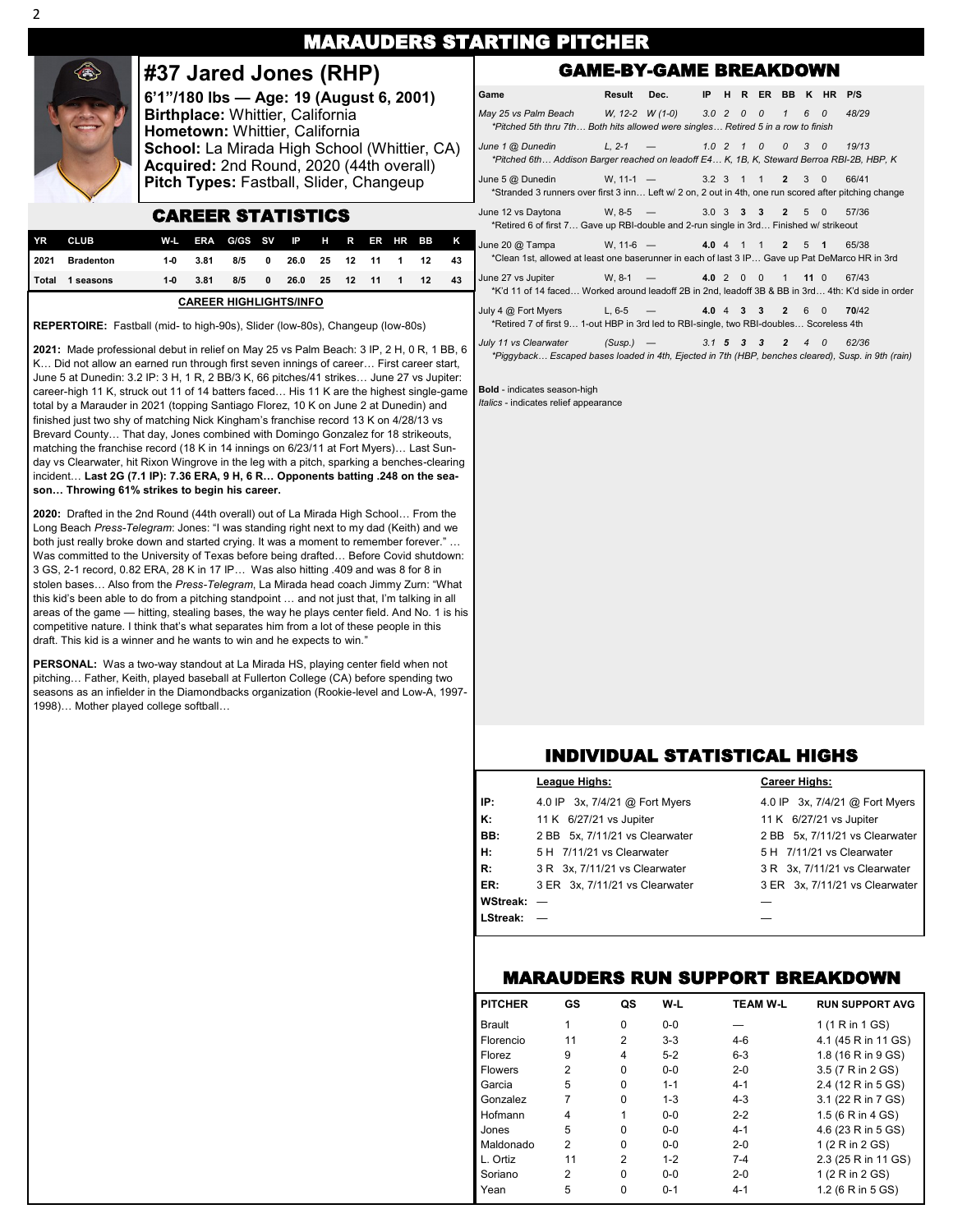|                                                 |                                                                                                                                                                                                                                                                                                                                                                               |                                                         | <b>MARAUDERS HITTERS</b>                           |                                                                                                                                                                                                                                                                                                                                                                                                                                 |                                    |
|-------------------------------------------------|-------------------------------------------------------------------------------------------------------------------------------------------------------------------------------------------------------------------------------------------------------------------------------------------------------------------------------------------------------------------------------|---------------------------------------------------------|----------------------------------------------------|---------------------------------------------------------------------------------------------------------------------------------------------------------------------------------------------------------------------------------------------------------------------------------------------------------------------------------------------------------------------------------------------------------------------------------|------------------------------------|
|                                                 | #3 Francisco Acuna (INF) - Barranquilla, Colombia                                                                                                                                                                                                                                                                                                                             |                                                         |                                                    | #2 Jase Bowen (OF) - Northwood, OH                                                                                                                                                                                                                                                                                                                                                                                              |                                    |
| Hit Streak: -1                                  | Longest: 1                                                                                                                                                                                                                                                                                                                                                                    | Series: 2x7, 2 RBI                                      | Hit Streak: -2                                     | <b>Longest:</b> $4$ (2x, ended $6/8$ )                                                                                                                                                                                                                                                                                                                                                                                          | Series: 1x20, RBI                  |
| On-Base Streak: 4                               | Longest: 4 (current)                                                                                                                                                                                                                                                                                                                                                          | Last HR: $7/8$ vs CLR (G2)                              | On-Base Streak: -2                                 | <b>Longest:</b> $11$ (ended $6/2$ )                                                                                                                                                                                                                                                                                                                                                                                             | Last HR: 7/4 @ Fort Myers          |
|                                                 | <b>Trending:</b> Has reached base safely in 7 of 9G as a Marauder (.400 OBP)                                                                                                                                                                                                                                                                                                  |                                                         |                                                    | Trending: 2B in 6th Thursday ended 0x23 skid Last 19G: 5x61 (.082), 23 K                                                                                                                                                                                                                                                                                                                                                        |                                    |
|                                                 | Transferred from High-A Greensboro on June 29 (31G: .160 AVG, 2 HR, 9 RBI, 6 SB)<br>Signed with Pirates as an international free agent on July 2, 2016 In 2019 with Rookie-<br>level Bristol, set career highs in hits (53), doubles (20), and RBI (30)                                                                                                                       |                                                         | to area youth                                      | Prior to being drafted (11th Round, 2019), was committed to Michigan State to play both baseball and<br>football Played lots of SS in HS, but Pirates announced him as OF at time of draft In 2019, saw time<br>at all three OF positions (primarily CF), as well as at 2B Fast runner with a strong arm Stayed sharp<br>during Covid shutdown by hitting white chocolate chips pitched by his family Also gave private lessons |                                    |
|                                                 | #35 Maikol Escotto (INF) - Boca Chica, DR                                                                                                                                                                                                                                                                                                                                     |                                                         |                                                    | #10 Yoyner Fajardo (INF) - Santo Domingo, DR                                                                                                                                                                                                                                                                                                                                                                                    |                                    |
| Hit Streak: -3                                  | <b>Longest:</b> $7$ (ended $5/18$ )                                                                                                                                                                                                                                                                                                                                           | <b>Series: 1x11, 5 BB</b>                               | Hit Streak: 1                                      | <b>Longest:</b> $5$ (ended $6/19$ )                                                                                                                                                                                                                                                                                                                                                                                             | Series: 3x9, 2 RBI                 |
| On-Base Streak: 4                               | <b>Longest:</b> $19$ (ended $6/15$ )                                                                                                                                                                                                                                                                                                                                          | Last HR: 6/23 vs Jupiter                                | On-Base Streak: 1                                  | <b>Longest:</b> $6$ (ended $6/22$ )                                                                                                                                                                                                                                                                                                                                                                                             | <b>Last HR:</b> $7/4$ @ Fort Myers |
| <b>Trending: Last 8G: 1x24, 8 K</b>             |                                                                                                                                                                                                                                                                                                                                                                               |                                                         |                                                    | <b>Trending:</b> July (10G): .360, HR, 5 RBI… 5 of 15 total hits are XBH (3 2B, 1 3B, 1 HR)                                                                                                                                                                                                                                                                                                                                     |                                    |
| and SS                                          | Acquired from NYY in Jameson Taillon trade on 1/24/21 Making stateside debut in<br>2021 With DSL Yankees, played mostly 2B (23 starts), but also started 8 G each at 3B                                                                                                                                                                                                       |                                                         |                                                    | Currently in his second stint with Marauders, rejoining on June 6 at Dunedin (previously on<br>roster May 21-29, went 2x5 with 1 RBI before being returned to Complex) Was a 2018<br>DSL mid-season all-star (.311 AVG, 34 RBI in 62G for the season)                                                                                                                                                                           |                                    |
|                                                 | #17 Hudson Head (OF) - San Antonio, TX                                                                                                                                                                                                                                                                                                                                        |                                                         |                                                    | #13 Jack Herman (OF) - Voorhees, NJ                                                                                                                                                                                                                                                                                                                                                                                             |                                    |
| Hit Streak: -1                                  | Longest: 7 (ended 7/1)                                                                                                                                                                                                                                                                                                                                                        | <b>Series: 3x14, HR, 2 RBI</b>                          | Hit Streak: 2                                      | <b>Longest:</b> $2$ (ended $7/15$ )                                                                                                                                                                                                                                                                                                                                                                                             | Series: 5x19, 2 2B, HR, 4 RBI      |
| On-Base Streak: -1                              | <b>Longest:</b> $25$ (ended $6/18$ )                                                                                                                                                                                                                                                                                                                                          | <b>Last HR:</b> $7/15$ @ Daytona                        | On-Base Streak: 5                                  | Longest: 5 (current)                                                                                                                                                                                                                                                                                                                                                                                                            | Last HR: $7/13$ @ Daytona          |
|                                                 | <b>Trending:</b> Has reached base safely in 10 of last 12G (46 BB lead team, 11th in MiLB)                                                                                                                                                                                                                                                                                    |                                                         |                                                    | Trending: 3 BB Thursday matched career-hi (7/9/18 in GCL) 5x19, HR, 4 RBI in 5G                                                                                                                                                                                                                                                                                                                                                 |                                    |
| (quarterback)                                   | Acquired from SD in Joe Musgrove trade on 1/19/21 (three-team deal with NYM)<br>Trained at Padres alternate site at University of San Diego in 2020 Slowed by a ham-<br>string issue that summer Hit .615 as a senior in HS Also starred in football                                                                                                                          |                                                         | (notable alumni include Eli Apple and Kelly Ripa)  | Began season at High-A Greensboro (in 26G, hit .115 with 26 K in 52 AB) Sent to Com-<br>plex on June 6 Assigned to FCL Pirates Gold on June 28 (7G: .364 AVG, 2 HR, 8 RBI)<br>Drafted by Pirates in 30th Round, 2018 out of Eastern Regional HS in Voorhees, N.J.                                                                                                                                                               |                                    |
|                                                 | #52 Dariel Lopez (INF) - Puerto Plata, DR                                                                                                                                                                                                                                                                                                                                     |                                                         |                                                    | #28 Alexander Mojica (INF) - Santo Domingo, DR                                                                                                                                                                                                                                                                                                                                                                                  |                                    |
| Hit Streak: -2                                  | <b>Longest:</b> 4 (4x, ended 7/15) <b>Series:</b> 4x16, 2 2B, RBI                                                                                                                                                                                                                                                                                                             |                                                         | Hit Streak: 2                                      | Longest: 5                                                                                                                                                                                                                                                                                                                                                                                                                      | Series: 2x11, BB                   |
| On-Base Streak: -1                              |                                                                                                                                                                                                                                                                                                                                                                               | Longest: 10 (2x, ended 7/7) Last HR: 7/11 vs Clearwater | On-Base Streak: 8                                  | Longest: 8 (2x, current)                                                                                                                                                                                                                                                                                                                                                                                                        | Last HR: 7/10 vs Clearwater        |
| Trending: Last 3G: 1x12, 6 K                    |                                                                                                                                                                                                                                                                                                                                                                               |                                                         | <b>Trending:</b> July (11G): .121 (4x33), HR, 8 BB |                                                                                                                                                                                                                                                                                                                                                                                                                                 |                                    |
| also played some 1B and 3B                      | Signed as an international FA in July 2018 Had Tommy John surgery after signing, but<br>was healthy in time for 2019 DSL season Played mostly SS in his debut season in 2019,                                                                                                                                                                                                 |                                                         | DSL all-star More walks (37) than strikeouts (34)  | Per Baseball America: "(S)hows promising offensive tools with a smooth swing, a patient<br>approach, and raw power." In 2019 DSL season (pro debut), hit .351 with 8 HR and 46<br>RBI, earning DSL post-season all-star honors as well as being named a Baseball America                                                                                                                                                        |                                    |
|                                                 | #14 Ernny Ordonez (INF) - Bronx, NY                                                                                                                                                                                                                                                                                                                                           |                                                         |                                                    | #23 Daniel Rivero (OF) - Barquisimeto, Venezuela                                                                                                                                                                                                                                                                                                                                                                                |                                    |
| Hit Streak: 4                                   | <b>Longest:</b> $4$ (ended $7/2$ )                                                                                                                                                                                                                                                                                                                                            | Series: 5x17, RBI                                       | Hit Streak: - 1                                    | Longest: $-$                                                                                                                                                                                                                                                                                                                                                                                                                    | Series: 0x4                        |
| On-Base Streak: 6                               | Longest: 6 (current)                                                                                                                                                                                                                                                                                                                                                          | Last HR: $6/29$ @ Fort Myers                            | On-Base Streak: -1                                 | Longest: -                                                                                                                                                                                                                                                                                                                                                                                                                      | Last HR: 8/10/19 vs Kingsport      |
|                                                 | Trending: Last 3G: .385 (5x13) Has hit safely in 6 of last 8G                                                                                                                                                                                                                                                                                                                 |                                                         | Trending: 0x4 in Marauders debut Saturday          |                                                                                                                                                                                                                                                                                                                                                                                                                                 |                                    |
| junior year (Millennium HS in Goodyear)         | Added to Marauders roster on 5/28 Spent 2019 at Rookie-level Bristol Attended Cen-<br>tral Arizona College Born and raised in the South Bronx, grew up a Yankees fan Prior<br>to college, attended Monsignor Scanlan HS in Manhattan before moving to Arizona for                                                                                                             |                                                         | 2019 against the Kingsport Mets                    | Transferred to Bradenton from FCL Pirates Gold on July 17 Spent 2018 season in DSL,<br>advanced to Rookie-level Bristol in 2019 Hit his first career home run on August 10,                                                                                                                                                                                                                                                     |                                    |
|                                                 | #5 Endy Rodriguez (C) - Santiago, DR                                                                                                                                                                                                                                                                                                                                          |                                                         |                                                    | #25 Sammy Siani (OF) - Glenside, PA                                                                                                                                                                                                                                                                                                                                                                                             |                                    |
| Hit Streak: 3                                   | Longest: 8 (ended 7/8)                                                                                                                                                                                                                                                                                                                                                        | <b>Series: 4x15, 2B, 3 RBI</b>                          | Hit Streak: -1                                     | Longest: $5$ (ended $6/13$ )                                                                                                                                                                                                                                                                                                                                                                                                    | Series: 1x7, 3 RBI                 |
| On-Base Streak: 15                              | Longest: 15 (current)                                                                                                                                                                                                                                                                                                                                                         | <b>Last HR:</b> $7/2$ @ FM (G2)                         | On-Base Streak: -1                                 | Longest: $11$ (ended $7/2$ )                                                                                                                                                                                                                                                                                                                                                                                                    | Last HR: 7/11 vs Clearwater        |
|                                                 | Trending: During 15G on-base streak: .305 AVG, .354 OBP                                                                                                                                                                                                                                                                                                                       |                                                         |                                                    | Trending: Placed on 7-Day IL on 7/17, retroactive to 7/15 July (13G): .146, 4 RBI                                                                                                                                                                                                                                                                                                                                               |                                    |
|                                                 | Acquired from NYM in three-way trade on 1/19/21 that sent RHP Joe Musgrove to SD A<br>great athlete, has gotten reps at 1B and in OF Regarded as a hit-over-power talent<br>First Pirates catching prospect in MLB Pipeline's Top 30 since 2017 Favorite current<br>player is Bryce Harper, favorite catcher is Willson Contreras                                             |                                                         |                                                    | Was committed to Duke before being drafted… Older brother, Mike, is an outfielder in the<br>Reds system Other notable fellow baseball alumni of Philadelphia's Penn Charter HS:<br>Ruben Amaro Jr., Mark Gubicza, and Double-A Altoona Curve broadcaster Jon Mozes<br>Grew up a fan of all Philadelphia sports and looked up to Chase Utley and Jimmy Rollins.                                                                  |                                    |
| #54 Kyle Wilkie (C) - Canton, GA                |                                                                                                                                                                                                                                                                                                                                                                               |                                                         | #12 Eli Wilson (C) - Seattle, WA                   |                                                                                                                                                                                                                                                                                                                                                                                                                                 |                                    |
| Hit Streak: 1                                   | Longest: 1                                                                                                                                                                                                                                                                                                                                                                    | Series: 2x5, HR, RBI                                    | Hit Streak: 1                                      | <b>Longest:</b> $6$ (ended $7/2$ )                                                                                                                                                                                                                                                                                                                                                                                              | <b>Series: 4x12, 2B, RBI</b>       |
| On-Base Streak: 1                               | Longest: 1                                                                                                                                                                                                                                                                                                                                                                    | Last HR: $7/15$ @ Daytona                               | On-Base Streak: 15                                 | Longest: 15 (current)                                                                                                                                                                                                                                                                                                                                                                                                           | Last HR: 6/25 vs Jupiter, G2       |
| Trending: Thursday: 2x5, first career HR (solo) |                                                                                                                                                                                                                                                                                                                                                                               |                                                         |                                                    | Trending: During 15G on-base: .326 AVG, .474 OBP On base in 29 of 32 total games                                                                                                                                                                                                                                                                                                                                                |                                    |
| Univ. of Florida (utility player)               | Transferred to Bradenton from Greensboro last Tuesday Born and raised in Canton, Ga.,<br>population of approx. 23,000 and 40 miles north of Atlanta Played three seasons at Clemson<br>and was named to the Buster Posey Award Watch List as a junior in 2019 In high school,<br>played both baseball and football at Creekview HS in Canton Sister, Emily, plays softball at |                                                         | spare time                                         | Was drafted by his hometown Seattle Mariners out of Garfield HS in 2016 (didn't sign) Earned<br>letters in baseball and cross country Played three seasons at University of Minnesota and was<br>an All-Big Ten First Team selection as a junior in 2019… Is the son of former major league catch-<br>er Dan Wilson (Reds 1992-93; Mariners 1994-2005)… Enjoys making ceramic pottery in his                                    |                                    |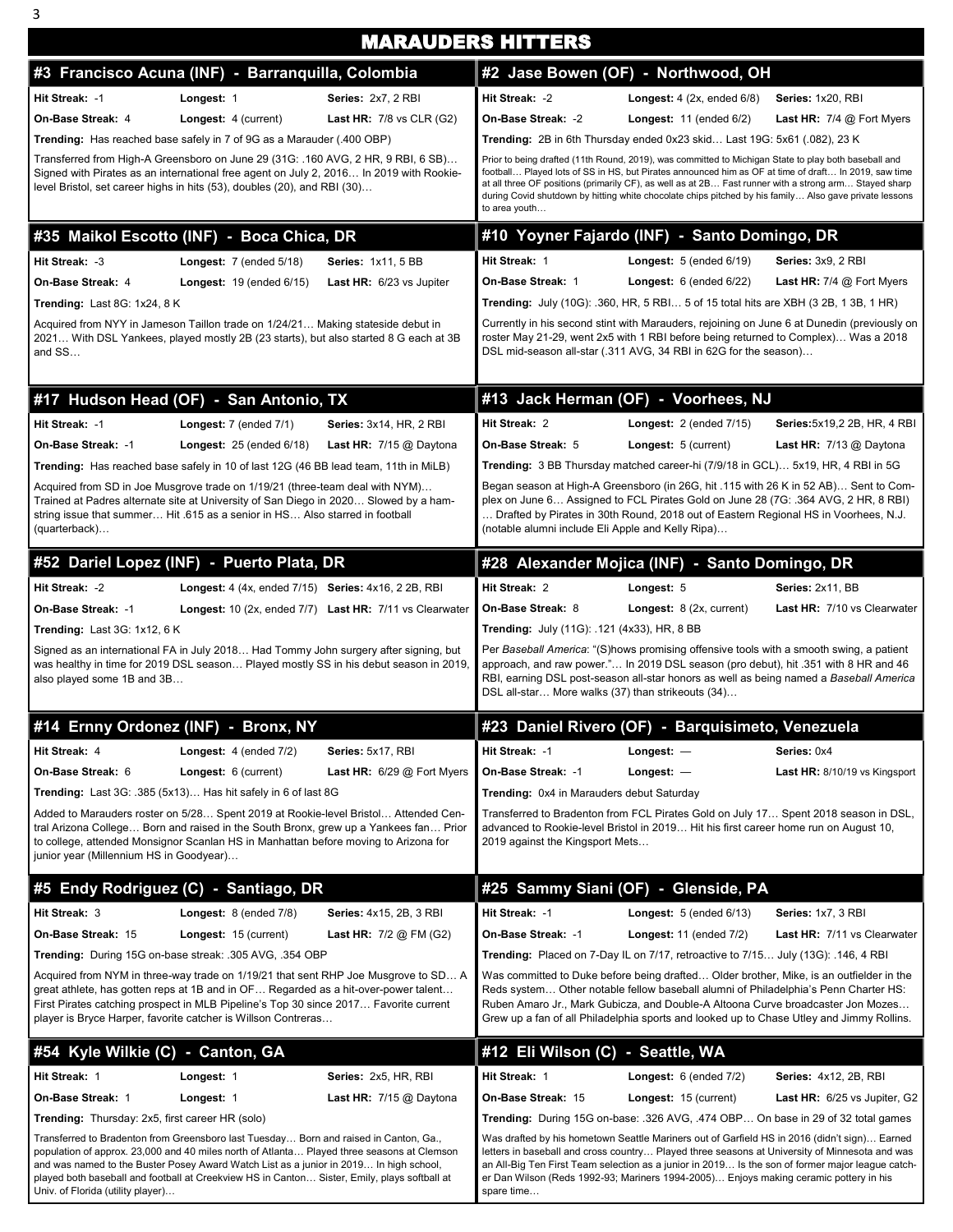|                                                                                                                                                                                                                                                                                                                                                                                                                   | <b>MARAUDERS BULLPEN</b>                                                                                                                                                                                                                                                                                                                                          |  |  |  |  |  |
|-------------------------------------------------------------------------------------------------------------------------------------------------------------------------------------------------------------------------------------------------------------------------------------------------------------------------------------------------------------------------------------------------------------------|-------------------------------------------------------------------------------------------------------------------------------------------------------------------------------------------------------------------------------------------------------------------------------------------------------------------------------------------------------------------|--|--|--|--|--|
| #22 Parker Brahms (RHP) - Calabasas, CA                                                                                                                                                                                                                                                                                                                                                                           | #34 Nick Garcia (RHP) - San Carlos, CA                                                                                                                                                                                                                                                                                                                            |  |  |  |  |  |
| Runners Stranded / Inherited: 2/2 (100%)                                                                                                                                                                                                                                                                                                                                                                          | Runners Stranded / Inherited: 0/0 (0%)                                                                                                                                                                                                                                                                                                                            |  |  |  |  |  |
| Last $SV:$ -<br>Last HR allowed: 6/19 @ Tampa                                                                                                                                                                                                                                                                                                                                                                     | Last HR allowed: 5/23 vs Lakeland<br>Last SV: 6/12 vs Daytona                                                                                                                                                                                                                                                                                                     |  |  |  |  |  |
| Trending: Last 4G (4.2 IP): 2 UER, 2 BB, 7 K 7 of 12G have been 2.0 IP or more                                                                                                                                                                                                                                                                                                                                    | Trending: Last appeared in relief June 12 vs Daytona (2.95 ERA, 1.31 WHIP in relief)                                                                                                                                                                                                                                                                              |  |  |  |  |  |
| Made professional debut May 18 vs Lakeland: 2.1 IP, 1 H, 0 R, 1BB/4K Pitched four<br>seasons at Sacramento State, mostly as a starter (58 G, 52 GS) Prior to college, played<br>at Calabasas HS, where he pitched and played 1B, 3B, and SS Was selected as team<br>Pitcher of the Year as a senior and team MVP as a freshman                                                                                    | Fastball (sits 93-95, touches 97), slider, and cutter mix Pitched in starting role for Chap-<br>man University (CA) in 2020 (5 GS before shutdown) Had pitched exclusively in relief in<br>2019: 30 G, 0.64 ERA, 56 IP, 82 K Began collegiate career as a 3B, converted to pitch-<br>ing as a sophomore                                                           |  |  |  |  |  |
| #26 Logan Hofmann (RHP) - Muenster, SK, Canada                                                                                                                                                                                                                                                                                                                                                                    | #43 Oliver Mateo (RHP) - Barahona, DR                                                                                                                                                                                                                                                                                                                             |  |  |  |  |  |
| Runners Stranded / Inherited: 4/4 (100%)                                                                                                                                                                                                                                                                                                                                                                          | Runners Stranded / Inherited: 4/13 (31%)                                                                                                                                                                                                                                                                                                                          |  |  |  |  |  |
| Last $SV:$ -<br>Last HR allowed: $-$                                                                                                                                                                                                                                                                                                                                                                              | Last HR allowed: 6/19 @ Tampa<br>Last SV: 6/1 vs Dunedin                                                                                                                                                                                                                                                                                                          |  |  |  |  |  |
| Trending: Last appeared in relief June 11 vs Daytona (1.27 ERA, 0.94 WHIP in relief)                                                                                                                                                                                                                                                                                                                              | Trending: Saturday: career-high 6 K Last 6G (10 IP): 1.80 ERA, 2 H, 5 BB, 20 K                                                                                                                                                                                                                                                                                    |  |  |  |  |  |
| Throws a high-spin fastball Native of Muenster, Saskatchewan (population 430) In HS, was<br>primarily a catcher who also pitched Prior to attending Northwestern State, chose Colby CC in<br>Kansas because it reminded him of the plains of his native western Canada Played with 16<br>other Canadians on the team In 4 GS for Northwestern State before COVID shutdown: 28.0 IP,<br>14 H, 3 R/0 ER, 5 BB, 38 K | Signed as an international free agent on 1/20/18 In 2019, made lone appearance on<br>June 20 for Rookie-level Bristol before spending rest of the year on the injured list In<br>2018, struggled with command in his first pro season with DSL Pirates (29.1 IP, 42 BB, 49<br>$K)$                                                                                |  |  |  |  |  |
| #49 Enmanuel Mejia (RHP) - Bonao, DR                                                                                                                                                                                                                                                                                                                                                                              | #24 Wandi Montout (RHP) - El Seibo, DR                                                                                                                                                                                                                                                                                                                            |  |  |  |  |  |
| Runners Stranded / Inherited: 15/21 (71%)                                                                                                                                                                                                                                                                                                                                                                         |                                                                                                                                                                                                                                                                                                                                                                   |  |  |  |  |  |
| Last HR allowed: (None)<br>Last SV: $7/13$ @ Daytona                                                                                                                                                                                                                                                                                                                                                              | Last HR allowed: 6/4 @ Dunedin<br><b>Last SV:</b> $5/15$ @ Dunedin                                                                                                                                                                                                                                                                                                |  |  |  |  |  |
| Trending: 15G: 0 ER (1 UER), 6 hits allowed through 17.1 IP 7 SV in 8 SVO                                                                                                                                                                                                                                                                                                                                         | Trending: Activated from IL on Tuesday Last appeared 6/4 @ Dunedin                                                                                                                                                                                                                                                                                                |  |  |  |  |  |
| Mid-90s fastball, Slider, Changeup Added to Marauders roster on May 20 from extended<br>spring training Made team debut May 21 vs Lakeland (1.1 IP, 1 unearned run) Has<br>allowed just one unearned run through first 14 appearances (15.2 IP)                                                                                                                                                                   | Pitched final 3 innings of Marauders' combined no-hitter May 15 at Dunedin Signed as<br>an international free agent on 7/2/19 and immediately began playing in DSL At age 22,<br>was well above average age for the level In 10 G (4 GS): 29.2 IP, 3.03 ERA, 11 BB, 29<br>K In third start on August 15, pitched 5 shutout innings vs DSL Tigers (2 H, 2 BB, 3 K) |  |  |  |  |  |
| #32 Alex Roth (RHP) - Peoria, AZ                                                                                                                                                                                                                                                                                                                                                                                  | #36 Ryan Troutman (RHP) - Saint George, SC                                                                                                                                                                                                                                                                                                                        |  |  |  |  |  |
| Runners Stranded / Inherited: -                                                                                                                                                                                                                                                                                                                                                                                   | Runners Stranded / Inherited: 1/2 (50%)                                                                                                                                                                                                                                                                                                                           |  |  |  |  |  |
| Last HR allowed: (None)<br><b>Last SV: 8/24/19 @ JC</b>                                                                                                                                                                                                                                                                                                                                                           | Last HR allowed: 8/21/19 vs Pulaski (2 HR)<br><b>Last SV: 7/27/19 vs ELZ</b>                                                                                                                                                                                                                                                                                      |  |  |  |  |  |
| Trending: Has walked 2 or more in last 3G 4G for BRD (5.1 IP): 1 ER, 8 BB, 7 K                                                                                                                                                                                                                                                                                                                                    | <b>Trending:</b> Has allowed a run in 5 of 7 appearances                                                                                                                                                                                                                                                                                                          |  |  |  |  |  |
| Made Marauders debut June 18 at Tampa in Game 2 of a doubleheader: BB, K, 2B, RBI-infield-<br>1B Selected in the 21st Round of the 2019 Draft out of Western Oregon, where he majored in<br>biology Born in Independence, Ore. (just outside Salem), but calls Peoria, Az. home and at-<br>tended Mountain Ridge HS in Glendale Grew up a Rockies and Denver Broncos fan, favorite                                | Joined Marauders on June 1 from extended spring training 26th-Round pick in 2019 out<br>of Lander University (Greenwood, S.C.), where he was both a pitcher and a catcher<br>Spent summer 2019 with Rookie-level Bristol: 14G (23.0 IP): 5.87 ERA, 12 BB/26 K, opp.<br>AVG .278                                                                                   |  |  |  |  |  |
| #15 Sergio Umana (RHP) - Nandaime, Nicaragua                                                                                                                                                                                                                                                                                                                                                                      |                                                                                                                                                                                                                                                                                                                                                                   |  |  |  |  |  |
| Runners Stranded / Inherited: 5/6 (83%)                                                                                                                                                                                                                                                                                                                                                                           |                                                                                                                                                                                                                                                                                                                                                                   |  |  |  |  |  |
| Last HR allowed: 6/13 vs Daytona<br>Last SV: None                                                                                                                                                                                                                                                                                                                                                                 |                                                                                                                                                                                                                                                                                                                                                                   |  |  |  |  |  |
| Trending: 6 of 11 appearances have been 2 IP or more                                                                                                                                                                                                                                                                                                                                                              |                                                                                                                                                                                                                                                                                                                                                                   |  |  |  |  |  |
| Spent 2019 as a starter for the DSL Pirates Earned DSL Post-Season All-Star honors at<br>end of season (9-1, 2.39 ERA, 1.11 WHIP, .259 opp. AVG, 8 BB/59 K)                                                                                                                                                                                                                                                       |                                                                                                                                                                                                                                                                                                                                                                   |  |  |  |  |  |
|                                                                                                                                                                                                                                                                                                                                                                                                                   | Runners Stranded / Inherited: 3/6 (50%)                                                                                                                                                                                                                                                                                                                           |  |  |  |  |  |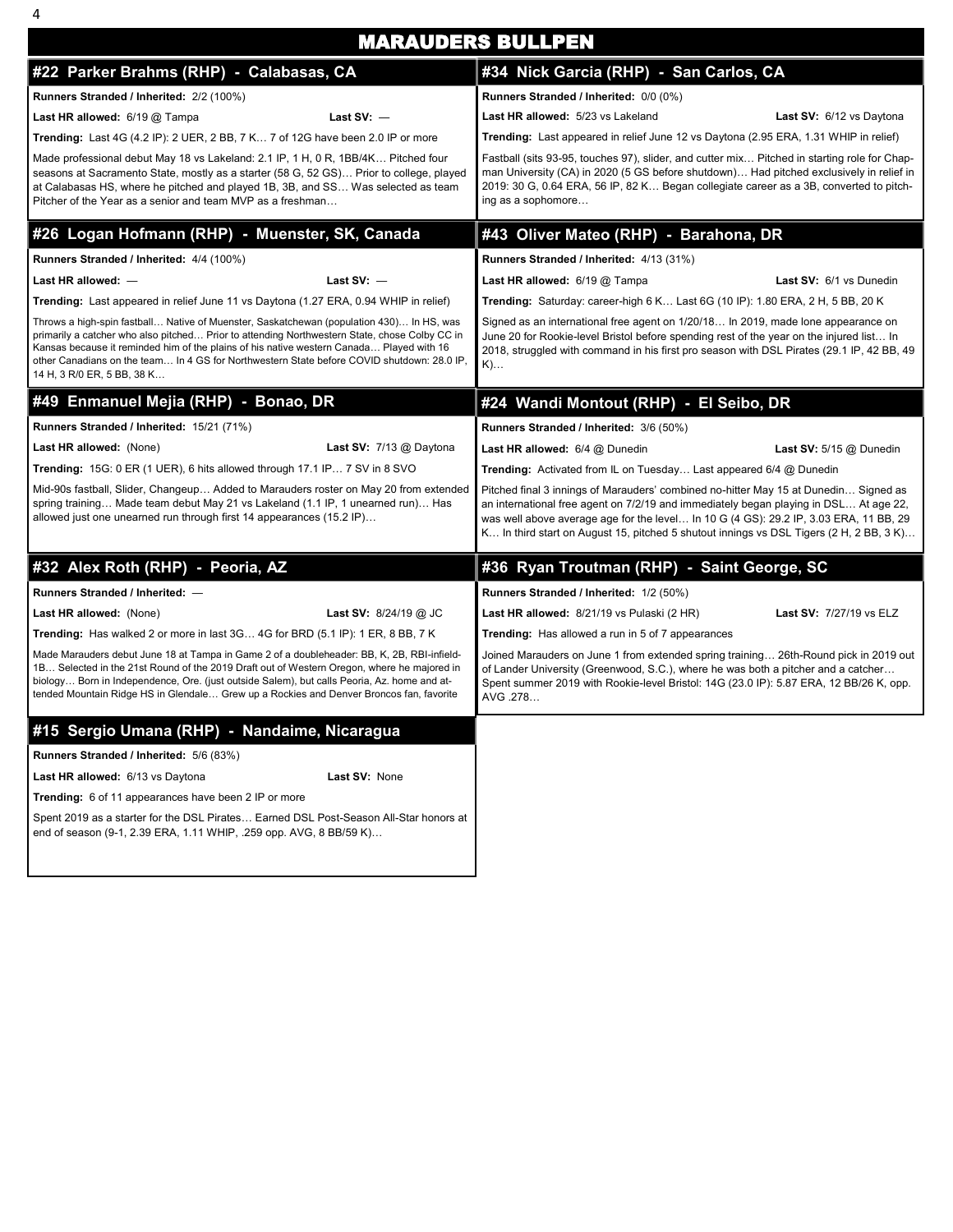# MISCELLANEOUS STATS & BREAKDOWNS

## RUNS SCORED BY INNING

|                                      |                          |  |             |  |           | 1st 2nd 3rd 4th 5th 6th 7th 8th 9th EXTRAS TOTAL |       |
|--------------------------------------|--------------------------|--|-------------|--|-----------|--------------------------------------------------|-------|
| <b>IMARAUDERS</b>                    | 49 49                    |  | 42 45 44 35 |  | 40 33 25  | - 5                                              | 367   |
| OPPONENTS 40 33 27 33 19 30 43 29 34 |                          |  |             |  |           |                                                  | 291   |
| <b>DIFFERENTIAL</b>                  | +9 +16 +15 +12 +25 +5 -3 |  |             |  | $+4$ $-9$ |                                                  | $+76$ |

### LEAGUE RANKINGS

|      | <b>BRADENTON</b> |               | <b>DAYTONA</b>  |      |  |  |  |
|------|------------------|---------------|-----------------|------|--|--|--|
| .233 | 5th              | <b>AVG</b>    | 8th             | .222 |  |  |  |
| 367  | 2 <sub>nd</sub>  | Runs          | 7th             | 301  |  |  |  |
| 59   | $T-2nd$          | НR            | 4th             | 52   |  |  |  |
| 362  | 3rd              | BВ            | 10th            | 251  |  |  |  |
| 684  | 4th              | κ             | 3rd             | 697  |  |  |  |
| .357 | 4th              | <b>OBP</b>    | 9 <sub>th</sub> | .318 |  |  |  |
| .378 | 3rd              | <b>SLG</b>    | 5th             | .366 |  |  |  |
| 70   | 7th              | SB            | 9th             | 43   |  |  |  |
| 3.75 | 1st              | <b>ERA</b>    | 6th             | 4.24 |  |  |  |
| 1.32 | 1st              | <b>WHIP</b>   | $T-5th$         | 142  |  |  |  |
| 41   | $T-7th$          | НR            | 6th             | 47   |  |  |  |
| 295  | 8th              | BB            | 3rd             | 344  |  |  |  |
| 728  | 1st              | κ             | 5th             | 665  |  |  |  |
| 21   | 1st              | SV            | 2 <sub>nd</sub> | 19   |  |  |  |
| 77   | 5th              | <b>Errors</b> | 8th             | 68   |  |  |  |

## OUTFIELD ASSISTS

| <b>PLAYER</b>     | <b>ASSISTS</b> |
|-------------------|----------------|
| Bowen             | 0              |
| Campana           | 3              |
| Dixon             | $\overline{2}$ |
| Fajardo           | 1              |
| Head              | 0              |
| Herman            | 0              |
| Sabol             | 0              |
| Siani             | 1              |
| <b>TEAM TOTAL</b> |                |

### BEHIND THE DISH

| <b>PLAYER</b>     | CS | SB | <b>ATT</b> | <b>PCT</b> |  |
|-------------------|----|----|------------|------------|--|
| Goforth           | 0  | 0  | 0          |            |  |
| Rodriguez         | 7  | 36 | 43         | 16.3%      |  |
| Sabol             | 2  | 1  | 3          | 66.7%      |  |
| Wilkie            | 2  | 0  | 2          | 100%       |  |
| Wilson            | 6  | 15 | 21         | 28.6%      |  |
| <b>TEAM TOTAL</b> | 17 | 52 | 69         | 24.6%      |  |
|                   |    |    |            |            |  |
|                   |    |    |            |            |  |
|                   |    |    |            |            |  |

| <b>PLAYER</b> | <b>HR</b>       | <b>SOLO</b>    | $2-R$          | $3-R$          | GS           | <b>MULTI-HR GAMES</b> |
|---------------|-----------------|----------------|----------------|----------------|--------------|-----------------------|
| Acuna         | $\overline{1}$  |                |                | $\mathbf{1}$   |              |                       |
| Bowen         | 8               | 6              | $\overline{2}$ |                |              | 1                     |
| Escotto       | 3               | $\mathbf{1}$   |                | $\mathbf{1}$   | $\mathbf{1}$ |                       |
| Fajardo       | $\overline{1}$  |                | 1              |                |              |                       |
| Head          | 9               | 5              | $\overline{4}$ |                |              |                       |
| Herman        | $\overline{1}$  |                |                | $\mathbf{1}$   |              |                       |
| Lopez         | 5               | 3              | $\mathbf{1}$   | 1              |              |                       |
| Matthiessen   | $\overline{2}$  |                |                | $\overline{2}$ |              |                       |
| Mojica        | $6\phantom{1}6$ | 3              | 3              |                |              |                       |
| Ordonez       | $\overline{2}$  |                | 1              | $\mathbf{1}$   |              |                       |
| Rodriguez     | $\overline{7}$  | 5              | 1              | $\mathbf{1}$   |              |                       |
| Sabol         | $\overline{2}$  | $\overline{2}$ |                |                |              |                       |
| Siani         | 8               | 6              | $\mathbf{1}$   | 1              |              |                       |
| Wilkie        | $\overline{1}$  | $\mathbf{1}$   |                |                |              |                       |
| Wilson        | 3               | $\mathbf{1}$   | 1              | 1              |              |                       |
| <b>TOTAL</b>  | 59              | 33             | 15             | 10             | 1            | 1                     |

HOME RUN BREAKDOWN

## **PLAYER TOT 2 3 4 5+ TOT 2 3 4 5+** Acuna 1 1 1 2 1 1 Bowen 10 8 2 6 4 2 Campana 3 2 1 2 2 Dixon 4 4 Escotto 11 9 2 5 2 1 1 1 Fajardo 4 4 4 2 2 Finol 1 1 1 Goforth Head 9 8 1 6 4 1 1 Herman 1 1 1 1 1 1 1 1 Lopez 14 13 1 6 3 1 1 1 Marcos 7 6 1 3 3 Matthiessen 2 2 2 1 1 Mojica 6 6 6 3 2 1 Ordonez 10 10 7 3 3 1 Rodriguez 16 14 2 11 10 1 Sabol 5 4 1 4 2 2 Siani 10 8 2 6 1 3 1 1 Snider 1 1 Wilkie 1 1 1 Wilson 8 7 1 3 1 1 1 MULTI-HIT GAMES MULTI-RBI GAMES

#### EJECTIONS

| <b>DATE</b> | <b>PLAYER/COACH</b>   | <b>TEAM</b>      | <b>UMPIRE</b>          | <b>REASON</b>                                         |
|-------------|-----------------------|------------------|------------------------|-------------------------------------------------------|
| 6/6         | Matt Young            | <b>Dunedin</b>   | Casey James            | Shouted from dugout after "safe" call on Mojica at 1B |
| 6/12        | Gookie Dawkins        | Daytona          | <b>Chandler Durham</b> | Arqued Reyes held up on 2-strike check-swing HBP      |
| 6/18.2      | <b>Anthony Volpe</b>  | Tampa            | J.T. Shaw              | Arqued that he didn't overslide 3B on SB attempt      |
| 6/18.2      | David Adams           | Tampa            | J.T. Shaw              | Standing up for Volpe in above circumstance           |
| 6/19        | David Adams           | Tampa            | Kenny Jackson          | Arqued Austin Wells held up on 2-strike check swing   |
| 7/11        | <b>Rixon Wingrove</b> | Clearwater       | Casey James            | Charged mound after HBP, following mid-AB delay       |
| 7/11        | Jared Jones           | <b>Bradenton</b> | Casey James            | Ruled to have intentionally hit Wingrove              |
| 7/16        | Gookie Dawkins        | Daytona          | J.T. Shaw              | Disliked overturning of Mojica "out" call at 1B       |
| 7/17        | Reggie Williams       | Davtona          | Kenny Jackson          | Arqued Wendell Marrero was safe on CS at 2B           |

## HEAD-TO-HEAD RECORDS

|                   | TOT.     | <b>HOME</b> | <b>ROAD</b> | SER.        |  |
|-------------------|----------|-------------|-------------|-------------|--|
| Clearwater        | $3 - 2$  | $3-2$       | $0 - 0$     | $0 - 0 - 0$ |  |
| Dunedin           | $8 - 4$  | $0 - 0$     | 8-4         | $2 - 0 - 0$ |  |
| <b>Fort Myers</b> | $6-6$    | $3-3$       | $3-3$       | $0 - 0 - 2$ |  |
| I akeland         | $2 - 4$  | $2 - 4$     | 0-0         | $0 - 1 - 0$ |  |
| Tampa             | $4 - 2$  | $0 - 0$     | $4 - 2$     | $1 - 0 - 0$ |  |
| vs West           | $23-18$  | 8-9         | $15-9$      | $3 - 1 - 2$ |  |
| Daytona           | $7 - 4$  | $4 - 2$     | $3-2$       | $1 - 0 - 0$ |  |
| Jupiter           | $5 - 1$  | $5 - 1$     | 0-0         | $1 - 0 - 0$ |  |
| Palm Beach        | $6 - 0$  | 6-0         | $0 - 0$     | $1 - 0 - 0$ |  |
| St. Lucie         | $0 - 0$  | $0 - 0$     | $0 - 0$     | $0 - 0 - 0$ |  |
| vs East           | $18 - 5$ | $15-3$      | $3-2$       | $3 - 0 - 0$ |  |
| <b>TOTAL</b>      | 41-23    | $23-12$     | 18-11       | $6 - 1 - 2$ |  |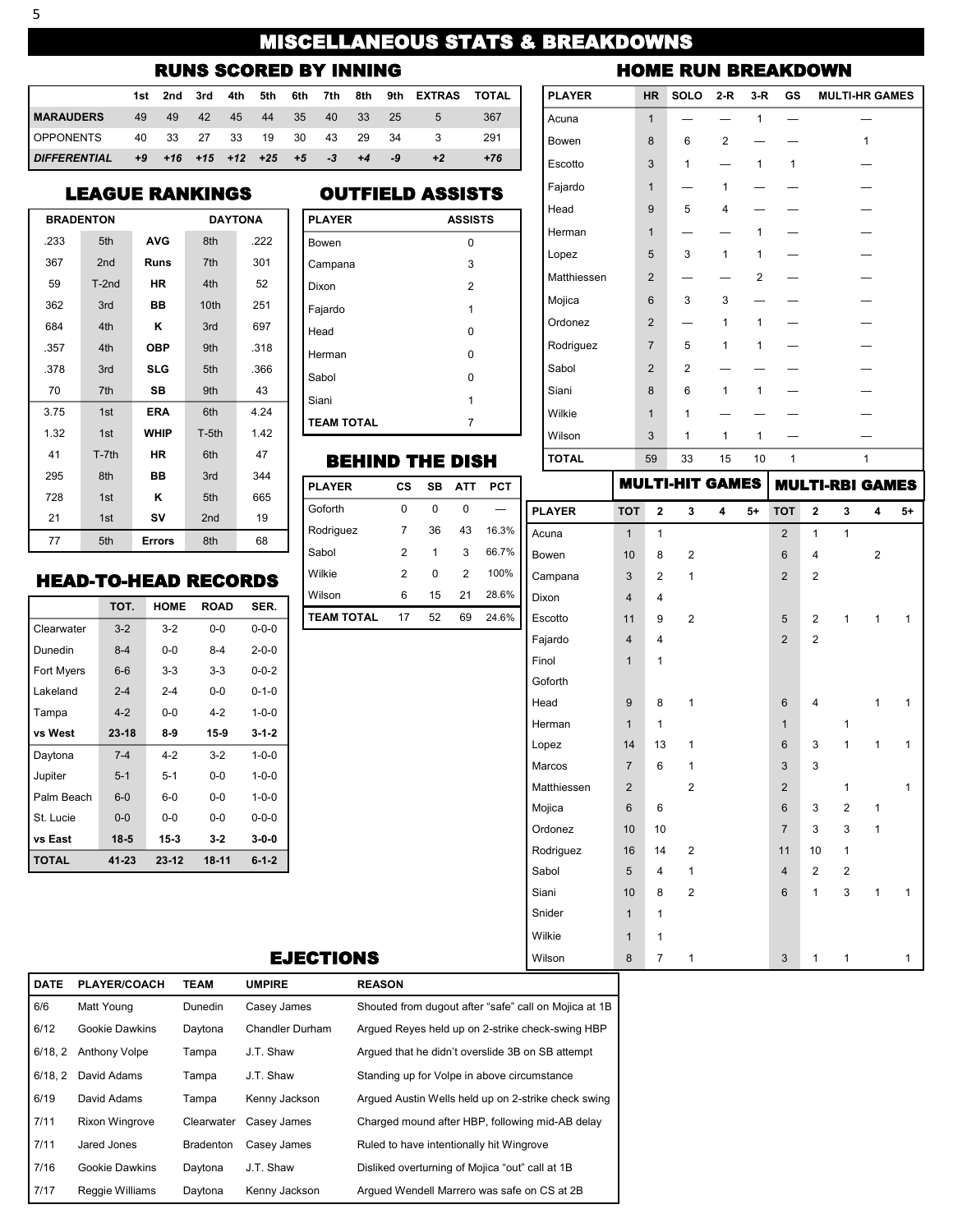# SEASON HIGHS/LOWS & FARM REPORT

## 2021 SINGLE-GAME HIGHS & LOWS

| Team Batting              |                |                                      | <b>Team Pitching</b>       |                |                                     |
|---------------------------|----------------|--------------------------------------|----------------------------|----------------|-------------------------------------|
| Most Runs (Game)          | 18             | 2x, May 26 vs Palm Beach             | Most Runs (Game)           | 20             | May 23 vs Lakeland                  |
| Most Runs (Inning)        | 9              | 2x, June 5 @ Dunedin (7th inning)    | Most Runs (Inning)         | 12             | May 23 vs Lakeland (9th inning)     |
| Most Hits (Game)          | 16             | May 9 vs Fort Myers                  | Most Hits (Game)           | 16             | May 23 vs Lakeland                  |
| Most Hits (Inning)        | 8              | May 9 vs Fort Myers (1st inning)     | Most Hits (Inning)         | $\overline{7}$ | May 23 vs Lakeland (9th inning)     |
| Most HR (Game)            | 4              | June 23 vs Jupiter                   | Most HR (Game)             | 3              | 2x, June 19 @ Tampa                 |
| Most HR (Inning)          | $\overline{2}$ | 5x, July 4 @ Fort Myers (4th inning) | Most HR (Inning)           | $\overline{2}$ | 3x, May 21 vs Lakeland (2nd inning) |
| Most XBH (Game)           | 8              | May 30 vs Palm Beach                 | Most XBH (Game)            | $\overline{7}$ | May 23 vs Lakeland                  |
| Most SB (Game)            | 8              | May 8 vs Fort Myers                  | Most SB (Game)             | 4              | 2x, July 2 @ Fort Myers (Game 1)    |
| Most K (Game)             | 19             | June 15 @ Tampa                      | Most K (Game)              | 18             | June 27 vs Jupiter                  |
| Most BB (Game)            | 14             | May 26 vs Palm Beach                 | Most BB (Game)             | 11             | 2x, May 23 vs Lakeland              |
| Fewest Hits (9 inn. Game) | 2              | 3x, July 10 vs Clearwater            | Fewest Hits (9 inn. Game)  | $\mathbf 0$    | May 15 @ Dunedin                    |
| <b>Individual Batting</b> |                |                                      | <b>Individual Pitching</b> |                |                                     |
| Most Hits (Game)          | 3              | 16x, Dariel Lopez, 7/13 @ Daytona    | Longest Outing             | 7.0 IP         | Santiago Florez, June 9 vs Daytona  |
| Most Runs (Game)          | 4              | 4x, Campana & Escotto, 5/20 vs PB    | Most Hits (Starter)        | $\overline{7}$ | 2x, Nick Garcia, 6/25 vs JUP (G2)   |
| Most XBH (Game)           | 3              | 2x, Matthiessen, May 20 vs Lakeland  | Most Hits (Reliever)       | 6              | 2x, Brayan Roman, June 8 vs DAY     |
| Most 2B (Game)            | 2              | 8x, Endy Rodriguez, 6/19 @ Tampa     | Most Runs (Starter)        | $\overline{7}$ | Jose Soriano, May 26 vs Palm Beach  |
| Most 3B (Game)            | $\mathbf{1}$   | 16x, Ernny Ordonez, July 1 @ FM      | Most Runs (Reliever)       | $\overline{7}$ | Wandi Montout, May 23 vs Lakeland   |
| Most HR (Game)            | 2              | Jase Bowen, May 28 vs Palm Beach     | Most K (Starter)           | 11             | Jared Jones, June 27 vs Jupiter     |
| Most SB (Game)            | 3              | 2x, Ethan Goforth, May 16 @ DUN      | Most K (Reliever)          | 9              | 3x, Domingo Gonzalez, July 4 @ FM   |
| Most RBI (Game)           | 6              | Will Matthiessen, May 20 vs LAK      | Most BB (Starter)          | 4              | Logan Hofmann, July 16 @ Daytona    |
| Longest Hit Streak        | 8              | Endy Rodriguez (June 29-July 8)      | Most BB (Reliever)         | $\overline{4}$ | 4x, Oliver Mateo, 7/14 @ Daytona    |
| Longest On-Base Streak    | 25             | Hudson Head (May 15 - June 18)       | Most HR Allowed            | $\overline{2}$ | 5x, Eddy Yean, June 3 @ Dunedin     |
| <b>Team Miscellaneous</b> |                |                                      | <b>Team Miscellaneous</b>  |                |                                     |
| Longest Win Streak        | 9              | May 25 - June 3                      | Most Errors (Game)         | 4              | May 19 vs Lakeland                  |
| Longest Losing Streak     | 3              | 2x, May 16 - May 19                  | Most Opp. Errors (Game)    | 5              | June 3 @ Dunedin                    |
| Largest Margin of Victory | 13             | June 22 vs Jupiter                   | Most LOB                   | 13             | 2x, July 16 @ Daytona               |
| Largest Margin of Defeat  | 13             | May 23 vs Lakeland                   | Most Opponent LOB          | 14             | May 18 vs Lakeland                  |
| Longest Game (Innings)    | 10             | 2x, July 4 @ Fort Myers              | Fewest LOB                 | 0              | July 10 vs Clearwater               |
| Longest Game (Time)       | 4:12           | June 10 vs Daytona                   | <b>Fewest Opponent LOB</b> | 3              | 4x, July 15 @ Daytona               |
| Longest 9-Inning Game     | 4:12           | June 10 vs Daytona                   | Largest Home Attendance    | 1,396          | June 12 vs Daytona                  |
| Shortest 9-Inning Game    | 2:32           | 2x, June 2 @ Dunedin                 | Largest Road Attendance    | 4,173          | July 4 @ Fort Myers                 |

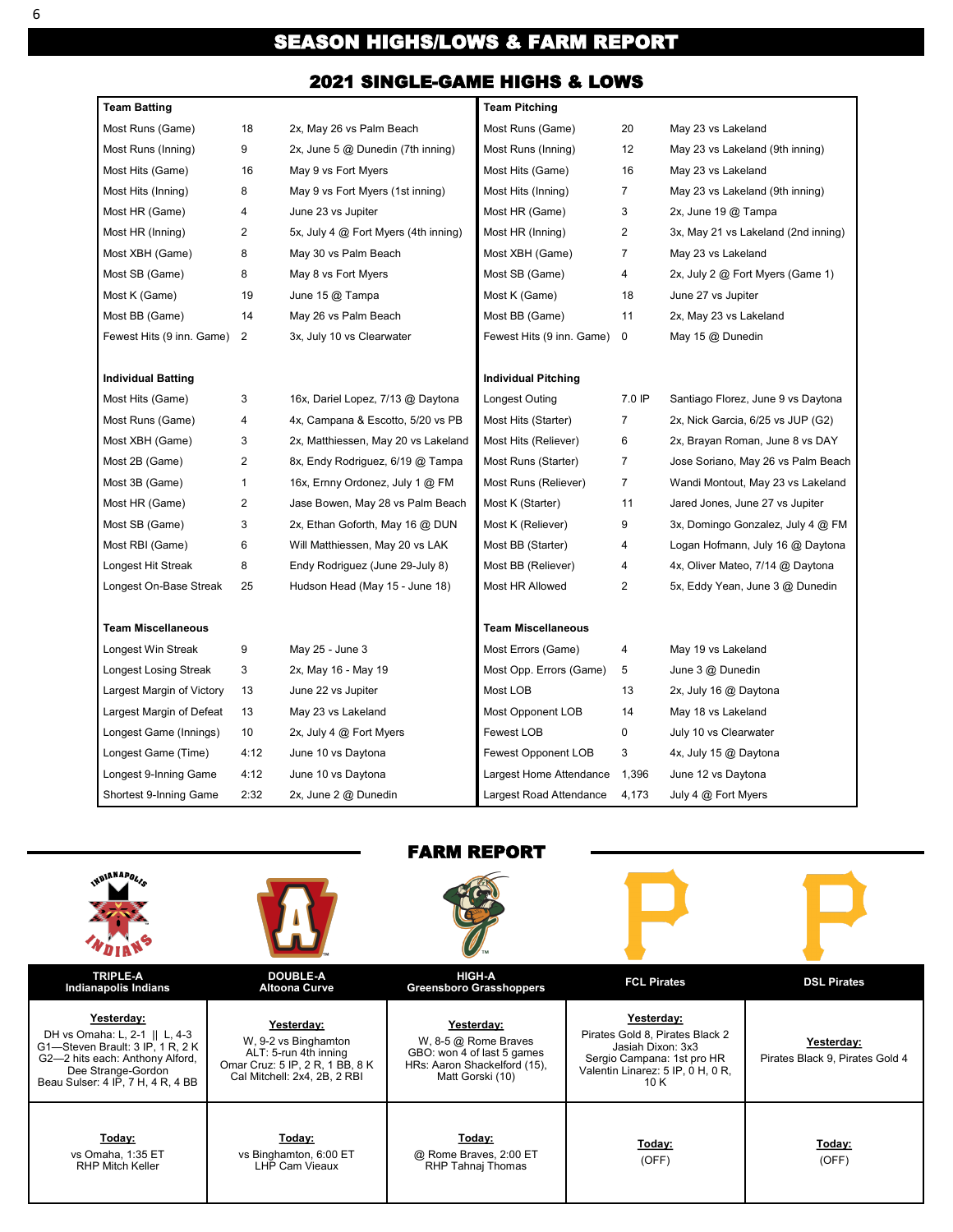## THE LAST TIME IT HAPPENED & RECORDS

#### **INDIVIDUAL** Cycle: Never Opponent Cycle: Gage Workman, May 23, 2021 vs Lakeland Four-Hit Game: Lucas Tancas, August 27, 2019 vs Palm Beach Five-Hit Game: Mitchell Tolman, June 29, 2017 vs Dunedin Six-Hit Game: Willy Garcia, June 24, 2013 vs St. Lucie Two Hits in Same Inning: Two Hits in Same Inning: Sammy Siani, May 9, 2021 vs Fort Myers (1st inning) Two Triples in a Game: Casey Hughston, August 26, 2018 vs Dunedin Five RBI Game: Hudson Head, June 20, 2021 @ Tampa Six RBI Game: Will Matthiessen, May 20, 2021 vs Lakeland Seven RBI Game: Cal Mitchell, July 21, 2019 @ Tampa Four Walks in a Game: Sergio Campana, May 26, 2021 vs Palm Beach Five Runs Scored in a Game: Never Three SB in One Game: The Game: Ethan Goforth, May 16, 2021 @ Dunedin Four SB in One Game: Cole Tucker, May 5, 2017 vs Dunedin Player Steals Home: Sergio Campana, May 12, 2021 @ Dunedin Two-Homer Game: Jase Bowen, May 28, 2021 vs Palm Beach Three-Homer Game: Never Three-Homer Game by Opponent: Came and Communication of Lewin Diaz (Fort Myers), May 16, 2019 Grand Slam: Maikol Escotto, May 26, 2021 vs Palm Beach Home Run from Both Sides of the Plate (same game): Cole Tucker, May 12, 2017 vs Palm Beach Home Run from Both Sides of the Plate by Opponent (same game): Never Walkoff Home Run: The Community of the Community Client Community Client Community Client Community Client Community Client Community Client Community Client Community Client Community Client Community Client Community Cli Pinch-Hit Home Run: Never Leadoff Home Run: Lolo Sanchez, August 27, 2019 vs Palm Beach Complete-Game Shutout: Santiago Florez, June 9, 2021 vs Daytona (7 innings) No-Hitter: Oddy Nunez, June 24, 2018 vs Fort Myers (8 innings) No-Hitter vs Marauders: Never 10+ Strikeouts in a Game: Jared Jones, June 27, 2021 vs Jupiter (11 K in 4.0 IP) 10+ Strikeouts in a Game (Opponent): Louie Varland (Fort Myers), 10 K on May 4, 2021 Inside-the-Park Home Run: Jase Bowen, May 14, 2021 @ Dunedin

#### **TEAM**

Shutout Win by 10+ Runs:  $\blacksquare$  April 29, 2016 @ Jupiter (10-0) 15+ Runs Scored: June 22, 2021 vs Jupiter (15-2) 10+ Hits in an Inning: Never Five HR in a Game: Never Three Consecutive Home Runs: Never Allow Three HR in Same Inning: Never Never Never Never Never

#### **MISC. FRANCHISE RECORDS**

Most Walks in a Game (Team): 12 BB, June 8, 2019 vs Dunedin Most Hits in a Game (Team): 24, August 12, 2010 vs Jupiter Most SB in a Game (Team): **8, May 8, 2021 vs Fort Myers** 8, May 8, 2021 vs Fort Myers

Home Run in First Marauders At-Bat: Quincy Latimore, April 8, 2010 vs Fort Myers (first HR and run in team history)

Triple Play: August 11, 2013 vs Charlotte (Jeff Malm flied out to RF on sliding catch by Willy Garcia, threw to 2B to double off Hector Guevara, then threw to 3B after Shaffer failed to tag up properly, ending the game.) Hit into Triple Play: May 22, 2011 @ Lakeland (Adalberto Santos flied out to RF on sliding catch by Avisail Garcia, who threw to SS to double off Robbie Grossman, then threw to 3B to double off Aaron Baker. Both runners thought the ball had fallen for a hit.) Won 10+ Games in a Row: Never (longest winning streak is 9 games, July 29-August 8, 2011 & May 25 - June 3, 2021) Lost 10+ Games in a Row: August 6-16, 2018 (10 games—swept by Charlotte, Tampa, Clearwater) Shutout Loss by 10+ Runs:  $\frac{1}{10}$  June 21, 2018 vs Fort Myers (10-0) 15+ Runs Allowed: May 23, 2021 vs Lakeland (20-7 loss) 20+ Hits in a Game: June 4, 2012 @ Brevard County (21 hits) 20+ Runs in a Game: May 12, 2017 vs Palm Beach (20-2 win) Allowed 20+ Hits in a Game: August 12, 2018 vs Tampa (22 hits) Allowed 20+ Runs in a Game: May 23, 2021 vs Lakeland (20-7 loss) 9+ Runs in an Inning: June 5, 2021 @ Dunedin (9 runs in 7th inning) 10+ Runs in an Inning: The May 23, 2021 vs Lakeland (12 runs in 9th inning) Four HR in a Game: June 23, 2021 vs Jupiter (Maikol Escotto, Sammy Siani, Dariel Lopez, Alexander Mojica) Five HR in a Game by Opponent: May 3, 2019 vs Lakeland (Brady Policelli x2, Dylan Rosa, Christin Stewart, Zac Shepherd) Two HR in an Inning: June 23, 2021 vs Jupiter: Dariel Lopez and Alexander Mojica (6th inning) Back-to-Back Home Runs: June 23, 2021 vs Jupiter: Dariel Lopez and Alexander Mojica (6th inning) Allow Two HR in Same Inning: example and the May 21, 2021 vs Lakeland (Eric de la Rosa and Gage Workman off Domingo Gonzalez in 2nd inning) Allow Back-to-Back HR: May 11, 2019 vs Palm Beach (Moises Castillo and Justin Toerner off Logan Stoelke in 4th inning) Combined No-Hitter: May 15, 2021 @ Dunedin (Jose Maldonado, Cameron Junker, Brennan Malone, Wandi Montout) Most Strikeouts in a Game (Individual): Nick Kingham, 13 K on 4/28/13 vs Brevard County

Most Strikeouts in a Game (Team): 18 K, June 23, 2011 @ Fort Myers (14 inn.)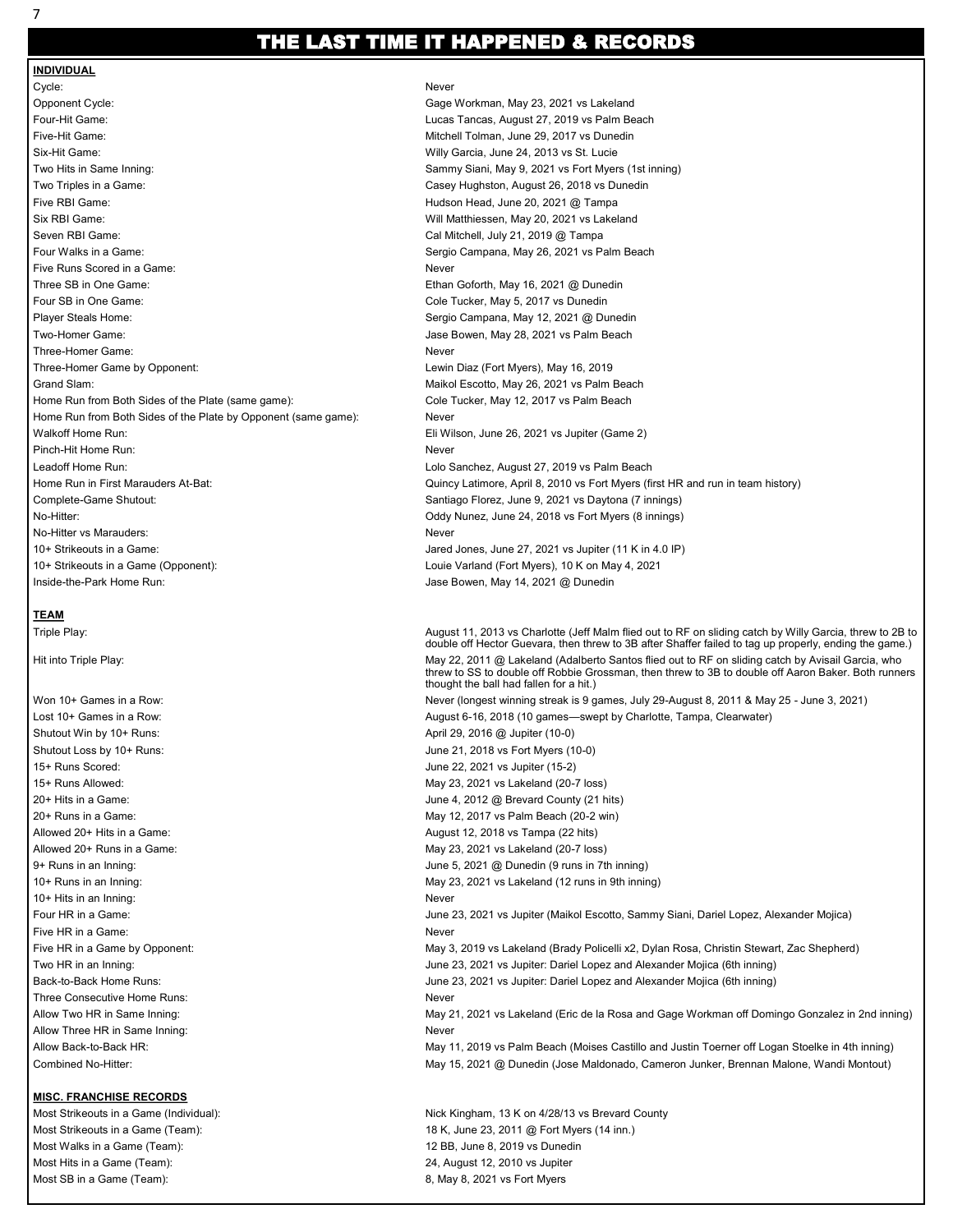# GAME-BY-GAME RESULTS

|                |          |                       |                   |           |                    |                     |         | <u>JAINLEP I -VAINL INLVVEI</u>                                                           |                          |               |                          |                          |                          |       |
|----------------|----------|-----------------------|-------------------|-----------|--------------------|---------------------|---------|-------------------------------------------------------------------------------------------|--------------------------|---------------|--------------------------|--------------------------|--------------------------|-------|
| Game #         | Date     | <b>Opponent Score</b> |                   | Record    |                    | GB, Place BRD R/H/E |         | Opp. R/H/E                                                                                | Win                      |               | Loss                     | Save                     | Time                     | Att.  |
| 1              | 5/4      | vs FM                 | $L, 6-3$          | $0 - 1$   | 1.0, T-2nd 3/6/1   |                     |         | 6/5/0<br>Varland (1-0)                                                                    |                          | Mateo $(0-1)$ |                          | $\qquad \qquad$          | 2:56                     | 625   |
| $\overline{c}$ | 5/5      | vs FM                 | L, 13-4           | $0 - 2$   | 2.0, T-3rd 4/10/1  |                     |         | 13/10/1<br>McMahon (1-0)                                                                  |                          | Yean $(0-1)$  |                          | $\overline{\phantom{0}}$ | 3:43                     | 370   |
| 3              | 5/6      | vs FM                 | W, 3-1            | $1 - 2$   | 2.0, T-3rd 3/3/3   |                     | 1/2/3   | Garcia (1-0)                                                                              | Mooney (0-1)             |               | Jennings (1)             |                          | 2:54                     | 604   |
| 4              | 5/7      | vs FM                 | $L, 2-1$          | $1 - 3$   | 2.5, 5th           | 1/5/2               | 2/3/2   | Rodriguez (1-0)                                                                           | Gonzalez (0-1)           |               | Shreve (1) 2:34          |                          | 655                      |       |
| 5              | 5/8      | vs FM                 | W, 7-2            | $2 - 3$   | 3.0, T-3rd 7/10/1  |                     | 2/7/3   | Yean (1-1)                                                                                | $Cruz(0-1)$              |               | Roman (1) 3:39           |                          | 1,333                    |       |
| 6              | 5/9      | vs FM                 | W, 18-9           | $3 - 3$   | 2.0, T-2nd 18/16/0 |                     | 9/12/2  | Mateo (1-1)                                                                               | Gipson-Long (0-1)        |               | $\qquad \qquad -$        | 3:33                     | 480                      |       |
| 7              | 5/11     | @ DUN                 | W, 11-4           | $4 - 3$   | 2.0, T-2nd 11/14/1 |                     | 4/5/2   | Garcia (2-0)                                                                              | De Paula (0-2)           |               | —                        | 3:25                     | $\qquad \qquad -$        |       |
| 8              | 5/12     | @ DUN                 | $L, 4-3$          | $4 - 4$   | 2.0, T-2nd 3/6/0   |                     | 4/12/1  | Hernandez (1-0)                                                                           | Flowers (0-1)            |               |                          | 3:14                     | —                        |       |
| 9              | 5/13     | @ DUN                 | $W, 4-1$          | $5 - 4$   | 1.0, T-2nd 4/7/0   |                     | 1/5/2   | Hofmann (1-0)                                                                             | Concepcion (0-1)         |               | Aquino (1) 2:52          |                          | $\overline{\phantom{0}}$ |       |
| 10             | 5/14     | @ DUN                 | W, 8-4            | $6 - 4$   | 1.0, 2nd           | 8/7/0               | 4/5/0   | Jennings (1-0)                                                                            | Garcia (0-1)             |               | Aquino (2) 3:06          |                          |                          |       |
|                |          |                       |                   |           | 1.0, 2nd           | 2/5/0               | 0/0/1   |                                                                                           |                          |               |                          |                          |                          |       |
| 11             | 5/15     | @ DUN                 | $W, 2-0$          | 7-4       |                    |                     |         | Junker (1-0)                                                                              | Melean $(0-1)$           |               | Montout (1)2:44          |                          | $\qquad \qquad -$        |       |
| 12             | 5/16     | @ DUN                 | $L, 6-3$          | $7-5$     | 2.0, 2nd           | 3/8/2               | 6/6/1   | Gaston (2-0)                                                                              | Florencio (0-1)          |               | Hernandez (1)            |                          | 3:17                     |       |
| 13             | 5/18     | vs LAK                | $L, 7-0$          | $7-6$     | 2.0, T-2nd 0/3/2   |                     | 7/15/2  | Guzman (1-1)                                                                              | L. Ortiz (0-1)           |               | —                        | 3:12                     | 403                      |       |
| 14             | 5/19     | vs LAK                | $L, 7-0$          | $7 - 7$   | 3.0, T-2nd 0/2/4   |                     | 7/7/0   | Stuka (1-0)                                                                               | Florez $(0-1)$           |               | —                        | 3:20(.15)                | 625                      |       |
| 15             | 5/20     | vs LAK                | W, 12-6           | $8 - 7$   | 3.0, 2nd           | 12/14/2             | 6/9/2   | Roman (1-0)                                                                               | Salazar (0-1)            |               | —                        | 3:23                     | 747                      |       |
| 16             | 5/21     | vs LAK                | $L, 9-2$          | $8 - 8$   | 4.0, T-2nd 2/6/2   |                     | 9/9/1   | Wolf (2-1)                                                                                | Gonzalez (0-2)           |               | —                        | 2:53                     | 1,153                    |       |
| 17             | 5/22     | vs LAK                | W, 7-6            | $9 - 8$   | 4.0, 2nd           | 7/7/2               | 6/6/1   | Jennings (2-0)                                                                            | Bienlien (0-1)           |               | Mateo (1)                | 3:02                     | 814                      |       |
| 18             | 5/23     | vs LAK                | $L, 20-7$         | $9 - 9$   | 4.0, T-2nd 7/8/1   |                     | 20/16/2 | Tassin $(2-0)$                                                                            | Roman (1-1)              |               | $\overline{\phantom{0}}$ | 3:46                     | 500                      |       |
| 19             | 5/25     | vs PB                 | W, 12-2           | $10-9$    | 4.0, 2nd           | 12/14/2             | 2/6/0   | Jones $(1-0)$                                                                             | Nunez (0-1)              |               | —                        | 3:01                     | 358                      |       |
| 20             | 5/26     | vs PB                 | W, 18-11          | $11-9$    | 3.5, 2nd           | 18/14/2             | 11/6/2  | Mejia (1-0)                                                                               | Portillo (0-1)           |               | Florez (1)               | 4:07                     | 389                      |       |
| 21             | 5/27     | vs PB                 | W, 6-5            | $12-9$    | 3.5, 2nd           | 6/4/1               | 5/10/0  | Montout (1-0)                                                                             | Richard (1-2)            |               | Mejia (1)                | 3:40                     | 745                      |       |
| 22             | 5/28     | vs PB                 | $W, 4-2$          | $13-9$    | 2.5, 2nd           | 4/5/1               | 2/11/0  | <b>Brahms (1-0)</b>                                                                       | Manzo $(0-1)$            |               |                          | 3:09                     | 597                      |       |
| 23             | 5/29     | vs PB                 | $W, 4-2$          | 14-9      | 2.0, 2nd           | 4/5/0               | 2/6/1   | Roman (2-1)                                                                               | Jimenez (0-3)            |               | Concepcion (1)           |                          | 2:32                     | 1,388 |
| 24             | 5/30     | vs PB                 | W, 13-1           | $15-9$    | 2.0, 2nd           | 13/12/1             | 1/5/0   | Florencio (1-1)                                                                           | Beller (0-2) Garcia (1)  |               | 3:13                     | 472                      |                          |       |
| 25             | 6/1      | @ DUN                 | W, 7-5            | 16-9      | 2.0, 2nd           | 7/8/2               | 5/7/2   | Montout (2-0)                                                                             | R. Hernandez (1-1)       |               | Mateo (2)                | 3:27                     | $\qquad \qquad -$        |       |
| 26             | 6/2      | @ DUN                 | $W, 1-0$          | $17-9$    | 1.5, 2nd           | 1/2/1               | 0/2/0   | Florez $(1-1)$                                                                            | Concepcion (1-3)         |               | Mejia (2)                | 2:32                     | $\qquad \qquad -$        |       |
| 27             | 6/3      | @ DUN                 | W, 9-7            | 18-9      | 1.0, 2nd           | 9/12/1              | 7/6/5   | Hofmann (2-0)                                                                             | De Paula (1-3)           |               | —                        | 3:29                     | 324                      |       |
| 28             | 6/4      | @ DUN                 | $L, 12-2$         | 18-10     | 1.5, 2nd           | 2/8/1               | 12/9/2  | Melean $(2-1)$                                                                            | Gonzalez (0-3)           |               | —                        | 3:31                     | 291                      |       |
|                |          |                       |                   |           |                    |                     |         |                                                                                           |                          |               |                          |                          |                          |       |
| 29             | 6/5      | @ DUN                 | W, 11-1           | 19-10     | 2.0, 2nd           | 11/7/3              | 1/6/4   | Roman (3-1)                                                                               | Caballero (0-1)          |               | $\qquad \qquad$          | 3:44                     | 279                      |       |
| 30             | 6/6      | @ DUN                 | $L, 4-3$          | 19-11     | 3.0, 2nd           | 3/4/3               | 4/4/1   | R. Hernandez (2-1)                                                                        | Garcia (2-1)             |               |                          | 2:43                     | 246                      |       |
|                | 6/8      | vs DAY                |                   |           |                    |                     |         | SUSPENDED (LIGHTNING): Score tied 2-2 entering 5th inning. Game completed 6/9, below.     |                          |               |                          |                          |                          |       |
| 31             | 6/9      | vs DAY                | $L, 8-2$          | 19-12     | 3.0, 2nd           | 2/4/1               | 8/15/0  | Branche (3-0)                                                                             | Roman (3-2)              |               | Timpanelli (2)           |                          | 2:58                     |       |
| 32             | 6/9      | vs DAY                | W, 3-0 (7) 20-12  |           | 3.0, 2nd           | 3/5/0               | 0/5/0   | Florez $(2-1)$                                                                            | Kravetz (0-1)            |               |                          | 1:44                     | 1,106                    |       |
| 33             | 6/10     | vs DAY                | W, 10-5           | $21 - 12$ | 2.0, 2nd           | 10/7/3              | 5/10/0  | Mejia (2-0) Gozzo (0-3)                                                                   | $\overline{\phantom{0}}$ |               | 4:12                     | 780                      |                          |       |
| 34             | 6/11     | vs DAY                | W, 6-5            | 22-12     | 2.0, 2nd           | 6/11/0              | 5/7/1   | Hofmann (3-0)                                                                             | Aranguren (2-2)          |               | —                        | 3:11                     | 708                      |       |
| 35             | 6/12     | vs DAY                | W, 8-5            | $23 - 12$ | 2.0, 2nd           | 8/9/0               | 5/6/0   | Garcia (3-1)                                                                              | Williams (0-3)           |               | $\overline{\phantom{0}}$ | 2:59                     | 1,396                    |       |
| 36             | 6/13     | vs DAY                | $L, 8-6$          | $23-13$   | 3.0, 2nd           | 6/7/1               | 8/10/2  | Gozzo (1-3)                                                                               | Umana $(0-1)$            |               | Timpanelli (3)           |                          | 3:04                     | 476   |
| 37             | 6/15     | @ TAM                 | L, 10-5           | $23 - 14$ | 4.0, 2nd           | 5/7/2               | 10/14/0 | Giacone (4-0)                                                                             | Ortiz (0-2)              |               |                          | 3:45                     | 524                      |       |
| 38             | 6/16     | @ TAM                 | W, 3-2 (5) 24-14  |           | 3.0, 2nd           | 3/2/1               | 2/5/0   | Florez $(3-1)$                                                                            | J. Munoz (2-2)           |               |                          | 2:10(.40)                | 455                      |       |
|                | 6/17     | @ TAM                 |                   |           |                    |                     |         | POSTPONED (FIELD CONDITIONS): Doubleheader (two 7-inning games) to be played Friday, 6/18 |                          |               |                          |                          |                          |       |
| 39             | 6/18, G1 | @ TAM                 | W, 3-1            | 25-14     | 2.0, 2nd           | 3/6/0               | 1/6/1   | Mejia (3-0)                                                                               | Vasquez (1-2)            |               | $\overline{\phantom{0}}$ | 2:11                     |                          |       |
| 40             | 6/18, G2 | @ TAM                 | W, 8-2            | $26 - 14$ | 1.0, 2nd           | 8/8/1               | 2/7/1   | Yean (2-1)                                                                                | Anderson (0-2)           |               |                          | 3:11                     | 1,548                    |       |
| 41             | 6/19     | @ TAM                 | $L, 7-6$          | $26 - 15$ | 2.0, 2nd           | 6/9/2               | 7/8/1   | Holloway (7-1)                                                                            | Brahms (1-1)             |               | $\overline{\phantom{0}}$ | 3:23                     | 1,017                    |       |
| 42             | 6/20     | @ TAM                 | W. 11-6           | $27-15$   | 1.0, 2nd           | 11/9/1              | 6/10/1  | Gonzalez (1-3)                                                                            | Aguilar (0-1)            |               | Umana (1) 3:26           |                          | 912                      |       |
| 43             | 6/22     | vs JUP                | W, 15-2           | 28-15     | 0.5, 2nd           | 15/12/2             | 2/5/1   | Ortiz (1-2)                                                                               | Perez (1-2)              |               | $\overline{\phantom{0}}$ | 3:03                     | 637                      |       |
| 44             | 6/23     | vs JUP                | W, 4-3            | 29-15     | 0.5, 2nd           | 4/8/1               | 3/8/0   | Florez $(4-1)$                                                                            | Mokma (0-3)              |               | Mejia (3)                | 3:01                     | 518                      |       |
|                | 6/25, G1 | vs JUP                | $L, 5-3$          | 29-16     |                    | 3/5/1               | 5/7/0   | Bordner (1-0)                                                                             | Hofmann (3-1)            |               |                          |                          |                          |       |
| 45             |          |                       |                   |           |                    |                     |         |                                                                                           |                          |               | —                        | $2:34(1:32)$ —           |                          |       |
| 46             | 6/25, G2 | vs JUP                | W, 7-4 (10) 30-16 |           |                    | 7/7/3               | 4/8/2   | Yean $(3-1)$                                                                              | Brito (0-2)              |               | $\qquad \qquad -$        | 3:06                     | 797                      |       |
| 47             | 6/26     | vs JUP                | W, 9-5            | $31 - 16$ |                    | 9/12/2              | 5/5/2   | Florencio (2-1)                                                                           | Johnson (2-4)            |               | $\overline{\phantom{0}}$ | 3:21 (1:55) 1,237        |                          |       |
| 48             | 6/27     | vs JUP                | W, 8-1            | $32 - 16$ | 0.5, 2nd           | 8/10/0              | 1/3/3   | Gonzalez (2-3)                                                                            | Givin (1-5)              |               | $\overline{\phantom{0}}$ | 2:46 (:14) 511           |                          |       |
| 49             | 6/29     | @FM                   | W, 7-2            | 33-16     | $0, T-1st$         | 7/11/1              | 2/4/0   | Junker (2-0)                                                                              | Rodriguez (2-2)          |               | —                        | $3:00(.53)$ 1,236        |                          |       |
| 50             | 7/1      | @FM                   | $W, 1-0$          | 34-16     | $0, T-1st$         | 1/5/0               | 0/2/2   | Florez $(5-1)$                                                                            | Headrick (3-3)           |               | Mejia (4)                | 2:52                     | 1,110                    |       |
| 51             | 7/2      | @ FM (1)              | $L, 7-4$          | 34-17     |                    | 4/7/1               | 7/6/3   | Swain (3-1)                                                                               | Garcia (3-2)             |               | $\overline{\phantom{0}}$ | 2:31                     | $\qquad \qquad -$        |       |
| 52             | 7/2      | @ FM (2)              | $L, 5-4$          | 34-18     |                    | 4/6/1               | 5/5/3   | Hanner (1-1)                                                                              | Umana $(0-2)$            |               | —                        | 2:37                     | 2,002                    |       |
| 53             | 7/3      | @FM                   | $W, 1-0$          | $35-18$   | 1.0, 2nd           | 1/6/1               | 0/5/0   | Florencio (3-1)                                                                           | Varland (3-2)            |               | Mejia (5)                | 2:34                     | 3,872                    |       |
| 54             | 7/4      | @ FM                  | L, 6-5 (10) 35-19 |           | 2.0, 2nd           | 5/10/1              | 6/7/1   | Swain (4-1)                                                                               | Mateo (1-2)              |               | —                        | 3:32                     | 4,173                    |       |
| 55             | 7/7      | vs CLR                | W, 3-2            | 36-19     | 1.5, 2nd           | 3/12/1              | 2/9/1   | Troutman (1-0)                                                                            | Mayer $(0-3)$            |               | Junker (1) 3:02          |                          | 433                      |       |
| 56             | 7/8, G1  | vs CLR                | $L, 3-0$          | 36-20     | 1.5, 2nd           | 0/1/3               | 3/5/0   | Yanez $(4-0)$                                                                             | Florez $(5-2)$           |               | —                        | 2:26                     | $\qquad \qquad -$        |       |
| 57             | 7/8, G2  | vs CLR                | $W, 5-0$          | 37-20     | 1.5, 2nd           | 5/5/0               | 0/1/0   | Garcia (4-2)                                                                              | R. Sanchez (0-3)         |               | $\overline{\phantom{0}}$ | 2:11                     | 1,237                    |       |
| 58             | 7/9      | vs CLR                | $W, 4-3$          | 38-20     | 1.5, 2nd           | 4/3/0               | 3/8/1   | Yean (4-1)                                                                                | $Lin (0-1)$              |               | Mejia (6)                | 2:54                     | 667                      |       |
| 59             | 7/10     | vs CLR                | L, 7-3            | 38-21     | 2.0, 2nd           | 3/2/1               | 7/8/1   | Vargas $(4-0)$                                                                            | Florencio (3-2)          |               |                          | Segovia (1)2:33 (:30)    | 1,037                    |       |
| 60             | 7/11     | vs CLR                |                   |           |                    |                     |         | SUSPENDED (WEATHER) - Score tied, 4-4, entering bottom of 9th. Resumption date TBD.       |                          |               |                          |                          |                          |       |
|                |          |                       |                   |           |                    |                     |         |                                                                                           |                          |               |                          |                          |                          |       |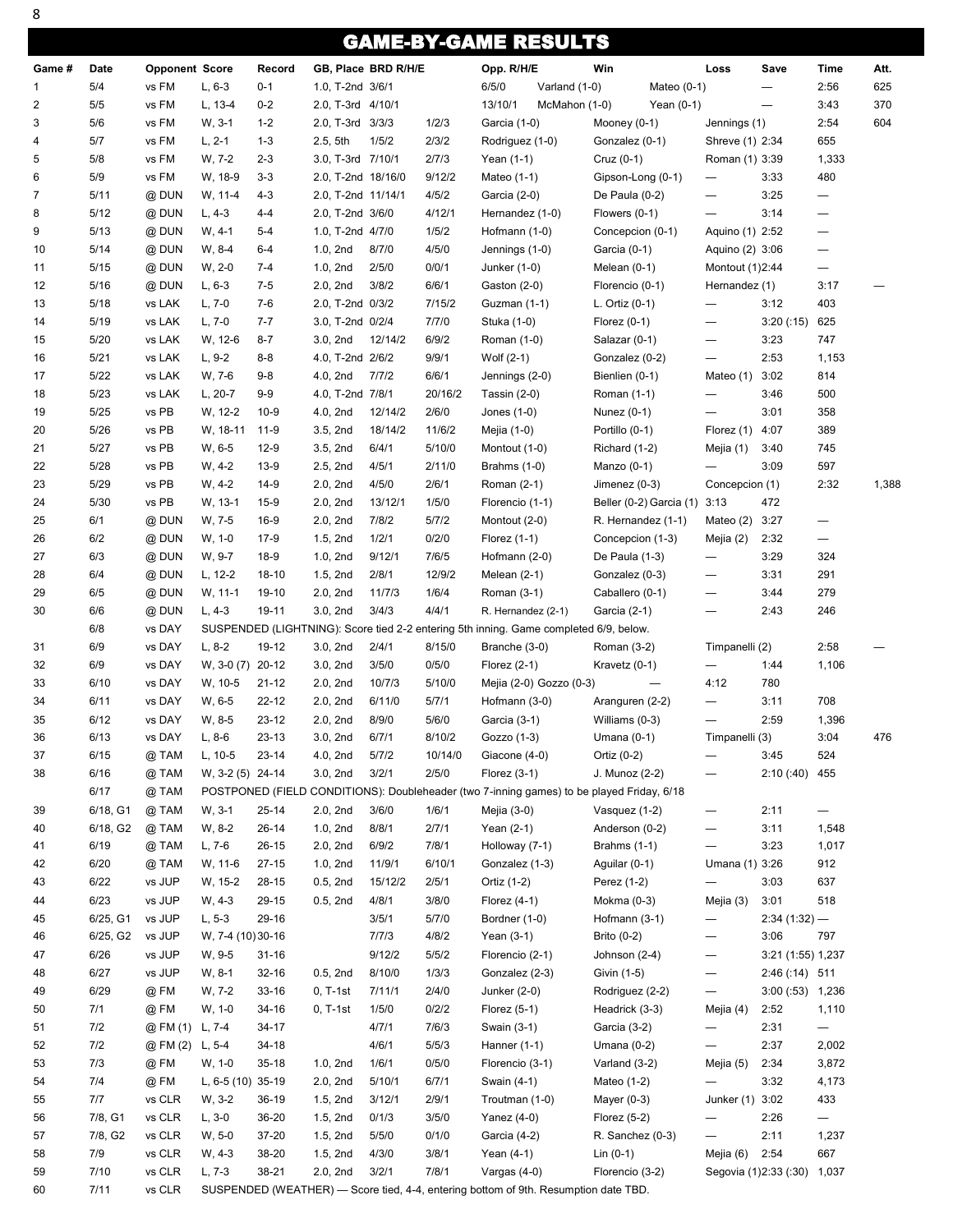| 9        |                                      |                                       |          |        |           |         |                      |                |                 |                |      |       |
|----------|--------------------------------------|---------------------------------------|----------|--------|-----------|---------|----------------------|----------------|-----------------|----------------|------|-------|
|          | <b>GAME-BY-GAME RESULTS (CONT'D)</b> |                                       |          |        |           |         |                      |                |                 |                |      |       |
| Game #   | Date                                 | Opponent Score                        |          | Record | GB, Place |         | BRD R/H/E Opp. R/H/E | Win            | Loss            | Save           | Time | Att.  |
| 61       | 7/13                                 | @DAY                                  | W, 6-5   | 39-21  | 2.5, 2nd  | 6/7/1   | 5/7/0                | Troutman (2-0) | Hellinger (0-1) | Mejia (7)      | 3:02 | 1,587 |
| 62       | 7/14                                 | @DAY                                  | W, 3-2   | 40-21  | 2.0, 2nd  | 3/8/0   | 2/2/0                | Mateo (2-2)    | Aranguren (2-6) | Umana $(2)$    | 3:01 | 1,300 |
| 63       | 7/15                                 | @DAY                                  | W, 11-1  | 41-21  | 2.0, 2nd  | 11/10/1 | 1/4/3                | Gonzalez (3-3) | Marinan (1-3)   | Yean $(1)$     | 3:16 | 1,571 |
| 64       | 7/16                                 | @DAY                                  | $L, 4-3$ | 41-22  | 3.0, 2nd  | 3/6/0   | 4/5/2                | Koch (2-0)     | Hofmann (3-2)   | Timpanelli (9) | 3:40 | 1,367 |
| 65       | 7/17                                 | @DAY                                  | $L, 2-1$ | 41-23  | 3.0, 2nd  | 1/6/0   | 2/6/0                | Williams (2-5) | Florencio (3-3) | Cachutt (1)    | 2:39 | 1,772 |
| 66       | 7/18                                 | @DAY                                  |          |        |           |         |                      |                |                 |                |      |       |
| 67       | 7/20                                 | @STL                                  |          |        |           |         |                      |                |                 |                |      |       |
| 68       | 7/21                                 | @ STL                                 |          |        |           |         |                      |                |                 |                |      |       |
| 69       | 7/22                                 | @ STL                                 |          |        |           |         |                      |                |                 |                |      |       |
| 70       | 7/23                                 | @STL                                  |          |        |           |         |                      |                |                 |                |      |       |
| 71       | 7/24                                 | @STL                                  |          |        |           |         |                      |                |                 |                |      |       |
| 72       | 7/25                                 | @STL                                  |          |        |           |         |                      |                |                 |                |      |       |
| 73       | 7/27                                 | vs DUN                                |          |        |           |         |                      |                |                 |                |      |       |
| 74       | 7/28                                 | vs DUN                                |          |        |           |         |                      |                |                 |                |      |       |
| 75       | 7/29                                 | vs DUN                                |          |        |           |         |                      |                |                 |                |      |       |
| 76       | 7/30                                 | vs DUN                                |          |        |           |         |                      |                |                 |                |      |       |
| 77       | 7/31                                 | vs DUN                                |          |        |           |         |                      |                |                 |                |      |       |
| 78       | 8/1                                  | vs DUN                                |          |        |           |         |                      |                |                 |                |      |       |
| 79       | 8/3                                  | @ CLR                                 |          |        |           |         |                      |                |                 |                |      |       |
| 80       | 8/4                                  | @ CLR                                 |          |        |           |         |                      |                |                 |                |      |       |
| 81       | 8/5                                  | @ CLR                                 |          |        |           |         |                      |                |                 |                |      |       |
| 82       | 8/6                                  | @ CLR                                 |          |        |           |         |                      |                |                 |                |      |       |
| 83       | 8/7                                  | @ CLR                                 |          |        |           |         |                      |                |                 |                |      |       |
| 84       | 8/8                                  | $@$ CLR                               |          |        |           |         |                      |                |                 |                |      |       |
| 85       | 8/10                                 | vs FM                                 |          |        |           |         |                      |                |                 |                |      |       |
| 86       | 8/11                                 | vs FM                                 |          |        |           |         |                      |                |                 |                |      |       |
| 87       | 8/12                                 | vs FM                                 |          |        |           |         |                      |                |                 |                |      |       |
| 88       | 8/13                                 | vs FM                                 |          |        |           |         |                      |                |                 |                |      |       |
| 89       | 8/14                                 | vs FM                                 |          |        |           |         |                      |                |                 |                |      |       |
| 90       | 8/15                                 | vs FM                                 |          |        |           |         |                      |                |                 |                |      |       |
| 91       | 8/17                                 | $\mathsf{vs}\ \mathsf{CLR}$           |          |        |           |         |                      |                |                 |                |      |       |
| 92       | 8/18                                 | vs CLR                                |          |        |           |         |                      |                |                 |                |      |       |
| 93<br>94 | 8/19<br>8/20                         | $\mathsf{vs}\ \mathsf{CLR}$<br>vs CLR |          |        |           |         |                      |                |                 |                |      |       |
| 95       | 8/21                                 | vs CLR                                |          |        |           |         |                      |                |                 |                |      |       |
| 96       | 8/22                                 | $\mathsf{vs}\ \mathsf{CLR}$           |          |        |           |         |                      |                |                 |                |      |       |
| 97       | 8/24                                 | $@$ FM                                |          |        |           |         |                      |                |                 |                |      |       |
| 98       | 8/25                                 | $@$ FM                                |          |        |           |         |                      |                |                 |                |      |       |
| 99       | 8/26                                 | $@$ FM                                |          |        |           |         |                      |                |                 |                |      |       |
| 100      | 8/27                                 | @FM                                   |          |        |           |         |                      |                |                 |                |      |       |
| 101      | 8/28                                 | @FM                                   |          |        |           |         |                      |                |                 |                |      |       |
| 102      | 8/29                                 | $@$ FM                                |          |        |           |         |                      |                |                 |                |      |       |
| 103      | 8/31                                 | vs TAM                                |          |        |           |         |                      |                |                 |                |      |       |
| 104      | 9/1                                  | vs TAM                                |          |        |           |         |                      |                |                 |                |      |       |
| 105      | 9/2                                  | vs TAM                                |          |        |           |         |                      |                |                 |                |      |       |
| 106      | 9/3                                  | vs TAM                                |          |        |           |         |                      |                |                 |                |      |       |
| 107      | 9/4                                  | vs TAM                                |          |        |           |         |                      |                |                 |                |      |       |
| 108      | 9/5                                  | vs TAM                                |          |        |           |         |                      |                |                 |                |      |       |
| 109      | 9/7                                  | $@$ CLR                               |          |        |           |         |                      |                |                 |                |      |       |
| 110      | 9/8                                  | $@$ CLR                               |          |        |           |         |                      |                |                 |                |      |       |
| 111      | 9/9                                  | $@$ CLR                               |          |        |           |         |                      |                |                 |                |      |       |
| 112      | 9/10                                 | $@$ CLR                               |          |        |           |         |                      |                |                 |                |      |       |
| 113      | 9/11                                 | $@$ CLR                               |          |        |           |         |                      |                |                 |                |      |       |
| 114      | 9/12                                 | $@$ CLR                               |          |        |           |         |                      |                |                 |                |      |       |
| 115      | 9/14                                 | $@$ LAK                               |          |        |           |         |                      |                |                 |                |      |       |
| 116      | 9/15                                 | $\textcircled{a}$ LAK                 |          |        |           |         |                      |                |                 |                |      |       |
| 117      | 9/16                                 | $@$ LAK                               |          |        |           |         |                      |                |                 |                |      |       |
| 118      | 9/17                                 | @ LAK                                 |          |        |           |         |                      |                |                 |                |      |       |
| 119      | 9/18                                 | $@$ LAK                               |          |        |           |         |                      |                |                 |                |      |       |
| 120      | 9/19                                 | $@$ LAK                               |          |        |           |         |                      |                |                 |                |      |       |